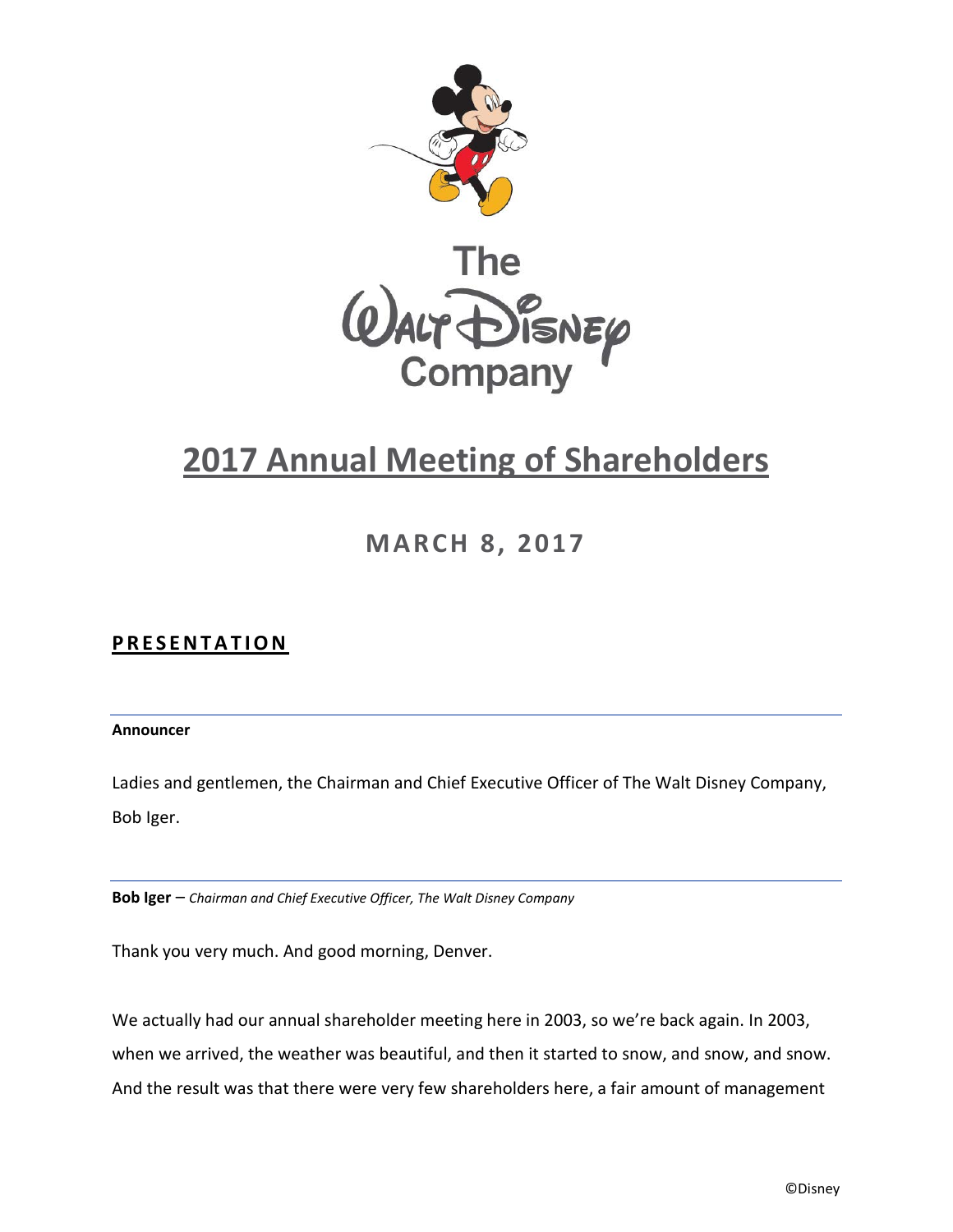people. And we were here for about four or five days – actually the longest shareholder meeting that we've ever had. But we're back. So we like Denver.

That video is a great way to start the morning because it tells the story of The Walt Disney Company certainly better than words ever could. It showcases the phenomenal content and experiences that we create, and it also captures and celebrates the personal connections that we have with hundreds of millions of people around the world.

For me, it's a great reminder of what makes Disney so extraordinary, and what a tremendous privilege it is to lead this company, and to work with almost 200,000 cast members who put their heart and soul into adding joy and wonder to the world.

Now we've been bringing people together with great entertainment for almost a century. And the key to our success really has always been great storytelling. Disney, Pixar, Marvel, Lucasfilm, and ABC – they're more than just an unparalleled portfolio of tremendous brands and franchises. They represent the largest single collection of visionary storytellers in the world.

And thanks to them, we have a great story to tell today.

So let's start with one of our crowing achievements of 2016 – the grand opening of the Shanghai Disney Resort, which was one of the proudest and most important moments in the history of this legendary company. The park is a creative, technological, and architectural tour de force, and it's really unlike anything we've ever done before. Our Imagineers clearly outdid themselves, and it's even more spectacular than we all imagined.

Today, almost 8 million people have already visited Shanghai Disneyland, and they're telling their friends and families all about it. Their rave reviews are driving excitement for that park – really across all of China. So we're absolutely thrilled with the response. And we expect more

The  $\omega$ ALT  $\mathcal{D}$  is  $\kappa$   $\varphi$  Company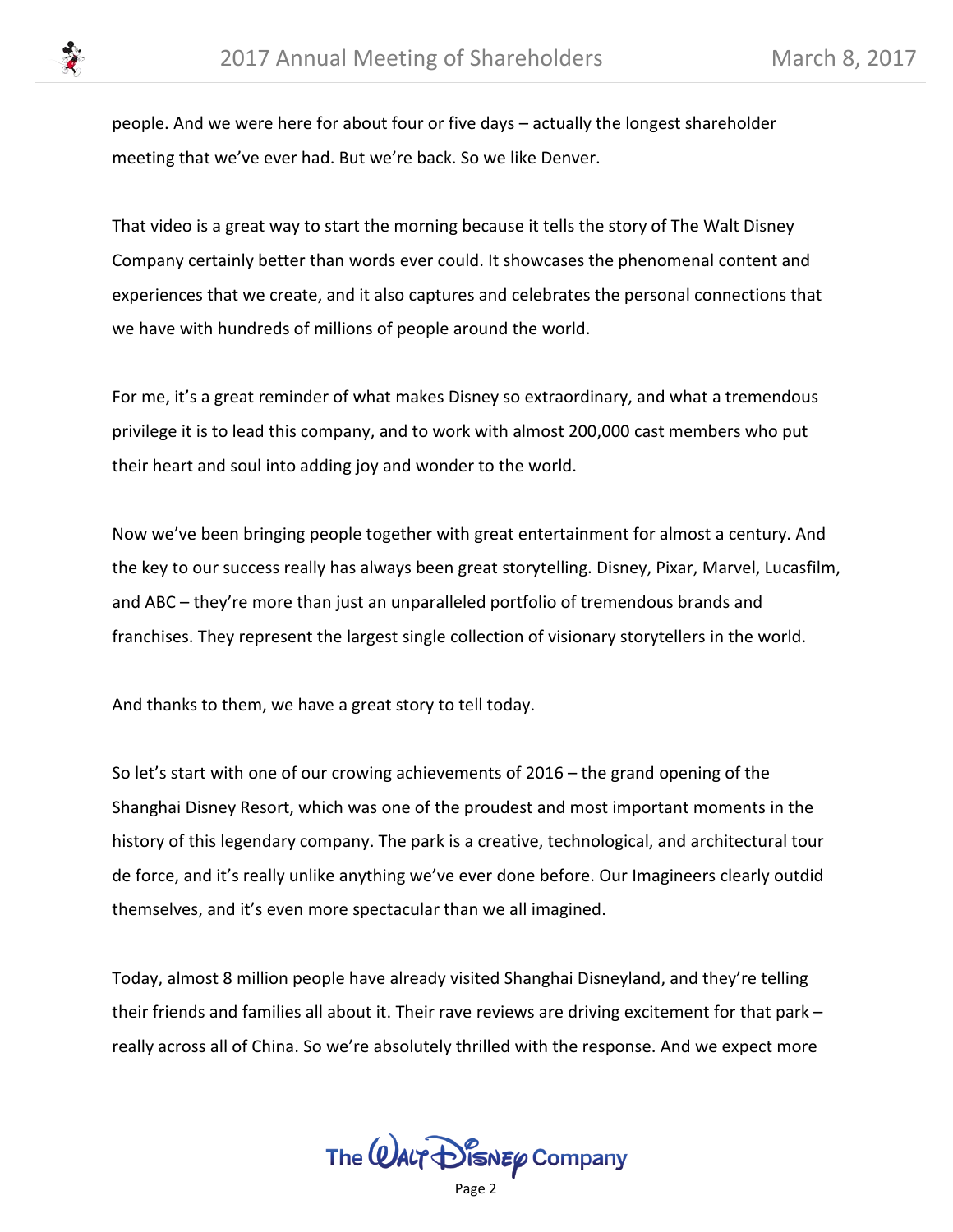than 10 million people to visit this park by its first anniversary, which is this June. Now we're already working on expansion, our new *Toy Story Land* opens in 2018.

Bringing Shanghai Disneyland from dream to reality was a 17-year journey, and it's been a thrill to see the park come alive with people of all ages, many of them experiencing a Disney theme park for the first time in their lives. There's just this wonderful sense of joy and excitement when the park is full. And for us, we're incredibly proud of the fact that only Disney, really, could create such an extraordinary experience for the people of China.

Now 2016 wasn't just a historic year for Parks. It was also the best year ever for our Studio, with four films topping \$1 billion in global box office, and a fifth coming awfully close. In fact, we became the first Studio – the only Studio, actually, in the history of the movie business – to exceed \$7 billion in box office in a single year.

And the winning streak continues. Our first stand-alone Star Wars story, *Rogue One*, broke \$1 billion in global box office. Marvel's *Dr. Strange* topped \$675 million. And *Moana* from Disney Animation achieved more than \$580 million at the box office, and also earned Oscar nominations for Best Animated Feature and Original Song.

Now we actually swept the animation category at the Oscars this year. *Zootopia* won the Oscar for the Best Animated Feature. That was our fifth straight win in a row, by the way, for Feature Animation. And Pixar's *Piper* won for Animated Short. Since we acquired Pixar in 2006, there have been a total of 10 Oscars awarded for Feature Animation, and Disney and Pixar Animation have won nine of them.

Creative success drives opportunity across our entire company, especially at Consumer Products, which has deepened the affection for our beloved characters, and it's also created 11 major franchises, each one generating more than \$1 billion in global retail sales. Quite an achievement.

The  $\omega$ ALT  $\mathcal{D}$  is  $\kappa$   $\varphi$  Company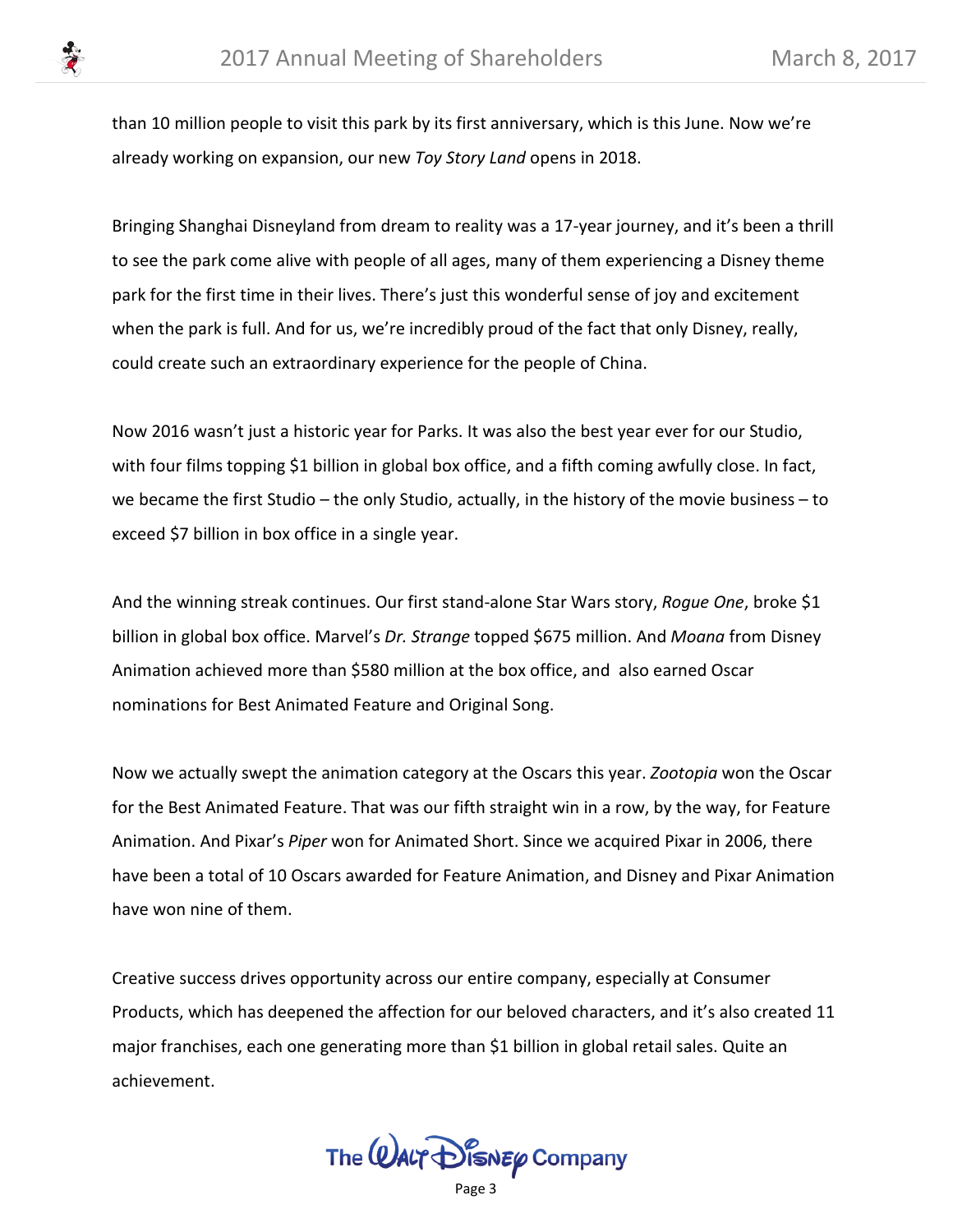

So with significant contributions from all of our businesses, we're happy to report that fiscal 2016 was our sixth consecutive year of record results. Thank you.

Revenue was up 6% to a record \$55.6 billion. Net income increased by 12% to an all-time high of \$9.4 billion. And our earnings per share were up 17% to \$5.73 – that set another record as well.

We're proud of these results, and of the fact that over the last five years, our annualized growth has been 14% in net income, and 18% in earnings per share. Now to give you an even broader perspective, from fiscal 2006 through fiscal 2016, we delivered total shareholder return of over 350% – far outperforming the 123% return that was delivered by the S&P during the same period. Thank you. We've also increased our market cap from \$46 billion to about \$175 billion today.

That kind of growth comes from investing and taking the right risks to deliver the greatest returns for our company and our shareholders. But in addition to our financial performance, our growth has also created jobs. In fact, since 2005, we have added over 30,000 new jobs in the US alone. And our ongoing multibillion dollar expansions at Disneyland and Walt Disney World will add thousands of new cast members, while creating even more jobs and opportunities for many local businesses and workers.

As we look ahead, we see plenty of opportunity for growth across out entire company, including our Media Networks. In fact, since the dawn of the video iPod, our content has been in high demand by virtually every new platform imaginable. Everyone that enters the market wants a piece of Disney content. In a world of overwhelming choice, consumers are seeking out our great brands, like Disney and Pixar and Marvel and Star Wars, ESPN, and ABC. In fact, they're often at the top of the list. And so, speaking of great brands, here is a quick reminder of why millions of people every day check out ESPN.



Page 4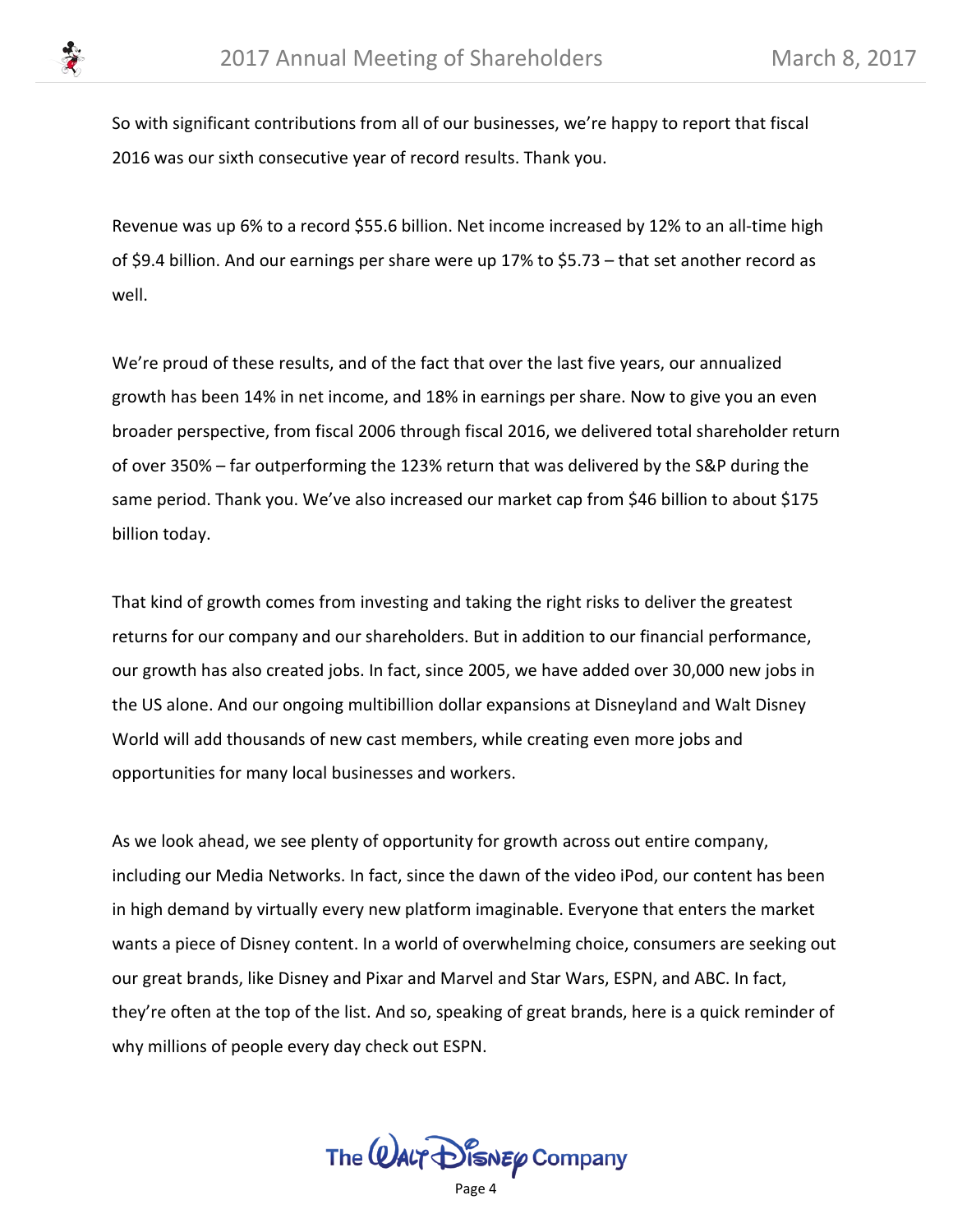## [VIDEO]

So as you can see, nothing really compares to the excitement and drama of live sports, and ESPN brings more live sports to people in more ways than anyone else. Sports fans have turned to ESPN for the best in sports programming for the better part of four decades now. And even in this evolving marketplace, the connection between ESPN and sports fans is stronger than ever. Each new platform and device gives more people more ways to enjoy ESPN's content, from the best in live sports to ground-breaking programming like this year's Oscar-winning documentary, *O.J.: Made in America*.

You can already get ESPN on a variety of new multichannel platforms and services and a growing number of mobile apps, and by the end of this year, we'll also be streaming a new ESPN-branded experience directly to consumers through our partnership with BAMTech and Major League Baseball.

Earlier I mentioned the ongoing expansion in Parks and Resorts and we're now just a couple of months away from the May 27th grand opening of *Pandora – The World of AVATAR* at Walt Disney World in Orlando. There's a lot of excitement about this new addition to Disney's Animal Kingdom, and we think for good reason, as these pictures suggest. Our Imagineers pushed the limits of creativity and engineering and technology to bring the breathtaking world of *AVATAR* to life. And the result is a fantastic, one-of-a-kind experience. In fact, one of the most beautiful lands that we've ever created. We just can't wait for everybody to see it.

Progress is also continuing on two Star Wars-themed lands, one at Disneyland in California and the other at Disney World in Florida. We're creating a jaw-dropping experience here to transport you into the world of Star Wars and that great storytelling – in fact, right in the middle of an epic battle between the First Order and the Resistance. And if you've ever wanted to pilot the Millennium Falcon, you'll finally get a chance to do so when these incredible lands open up in 2019.

The  $\omega$ ALT  $\mathcal{D}$  is  $\kappa$   $\varphi$  Company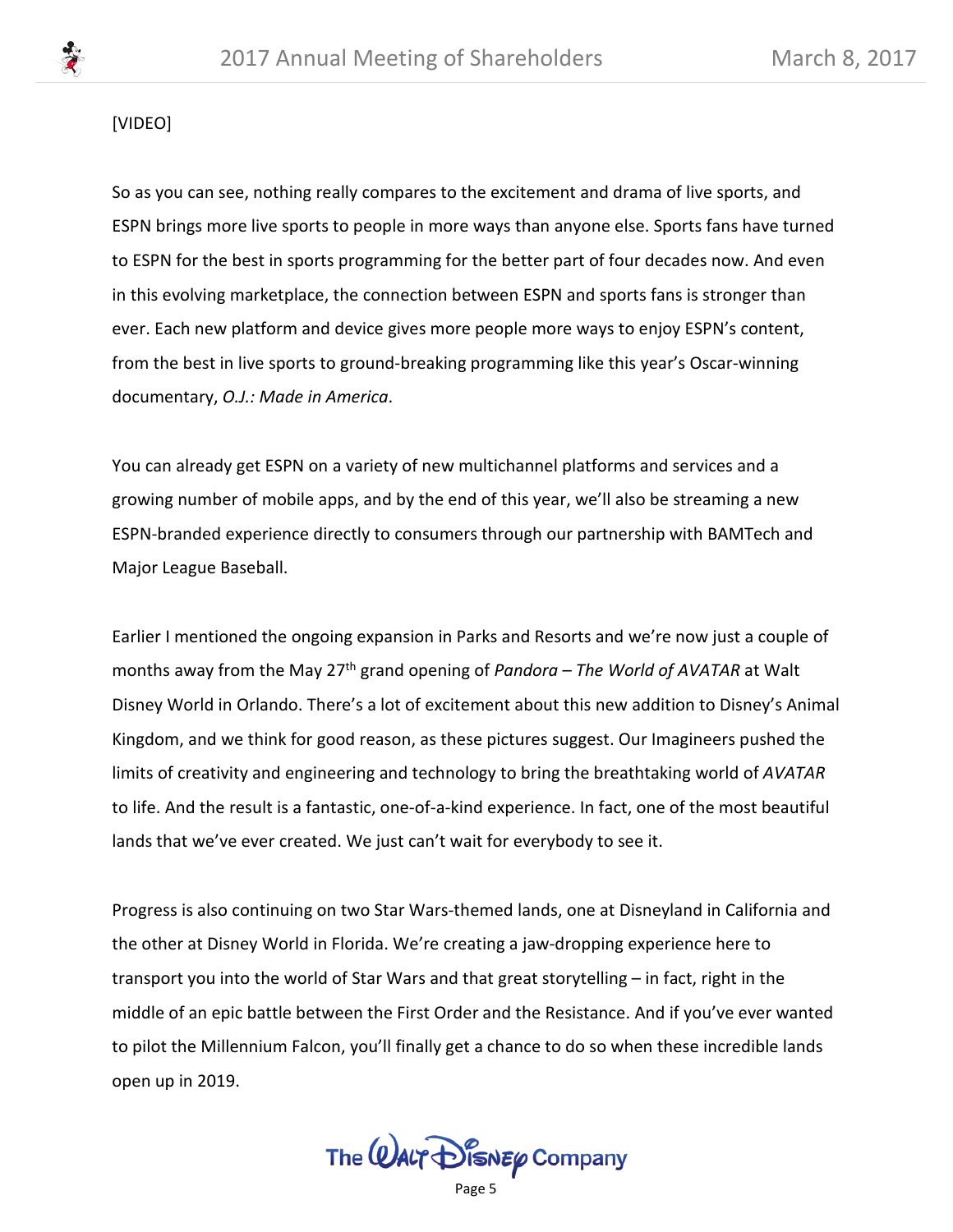

We're also looking forward to welcoming out first guest aboard the newest ships in our Disney cruise fleet once they hit the seas in 2021 and 2023.

As I mentioned earlier, our Studio is on a roll. The 2017 slate includes a number of great films from Pixar and Marvel and Disney and, of course, Lucasfilm. But one of the movies that we're most excited about is just coming up, *Beauty and the Beast*. And we're not the only ones to be excited about this; in fact the first trailer that we launched drew more than 127 million views in its first 24 hours alone, and that broke the record that we'd already set with *The Force Awakens*. Whenever you take on one of Disney's most beloved stories, the stakes, we know, are quite high, and so are the expectations, and I can tell you this movie does not disappoint at all. It's beautiful, it's heartfelt, and it is fantastic.

I know that we've got a lot of *Beauty and the Beast* fans here who've waited a long time for this movie. It opens March 17<sup>th</sup>, again, but I want to share a quick look with all of you. First time we're showing this to anyone. Enjoy the clip.

## [VIDEO]

Pretty good. Now we're also looking forward to Marvel's *Guardian of the Galaxy Volume 2*, marking the return of the lovable cast of misfits who were in the original *Guardians*, which was a huge, blockbuster hit. It's a great movie, full of Marvel's trademark action and humor. And I've got a feeling that our character, Baby Groot, is going to become a real breakout star, as you'll see.

## [VIDEO]

It's hard to believe that's Vin Diesel's voice.

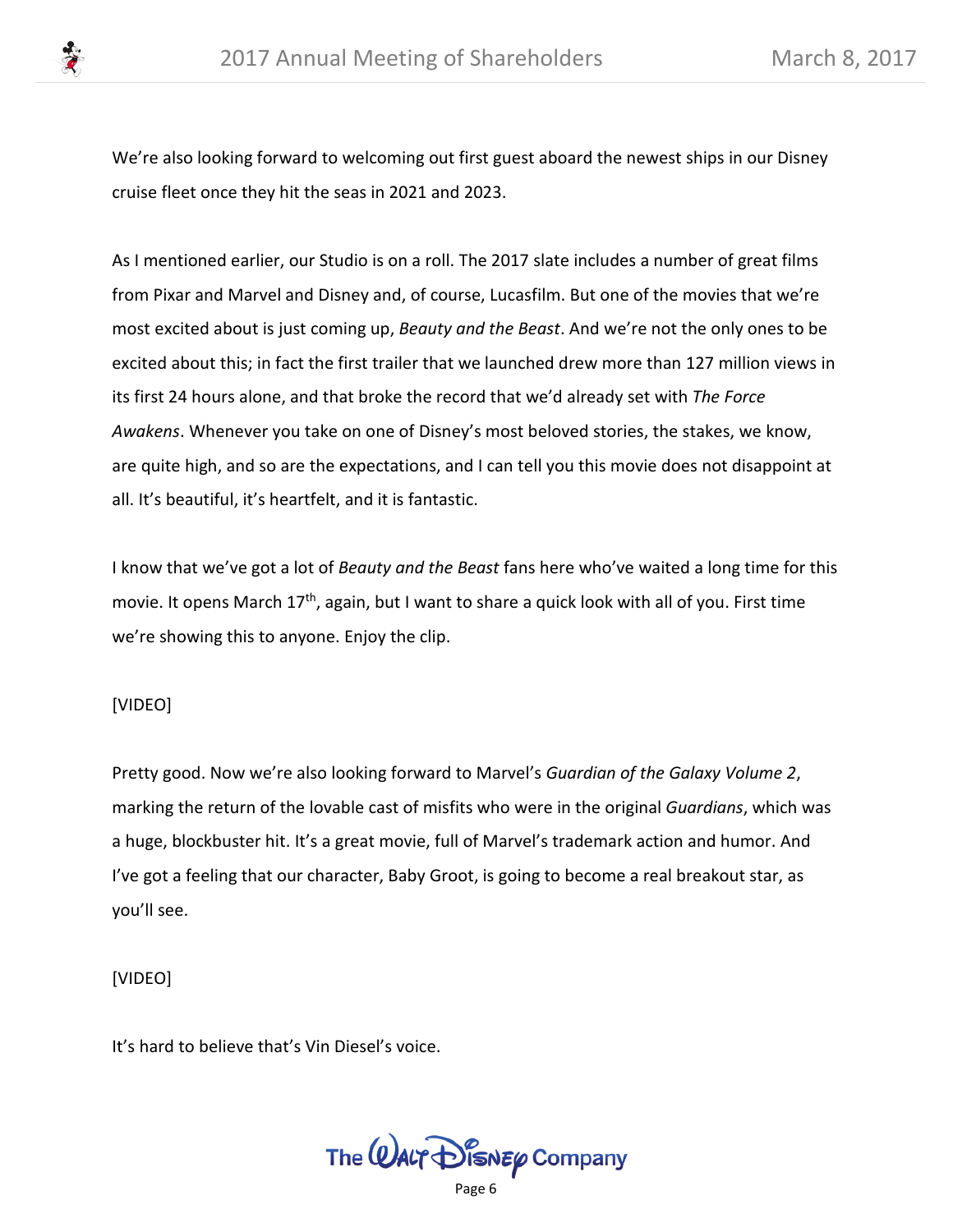

We've got another fantastic Marvel film headed to theaters this fall, that's *Thor: Ragnarok*. It's the third installment of our Thor series. To make it even more exciting, Thor teams up this time around with one of Marvel's most popular characters, in fact, from their whole universe, and that's the Incredible Hulk. He and Thor team up – make quite a team, actually.

And by the way, you can look forward to a lot more Marvel storytelling. As we speak, the Studio is already in production on *Avengers*: *Infinity War* and *Black Panther*, and development and early production is underway on *Ant-Man and the Wasp* as well as *Captain Marvel*, which will feature our first female superhero-starring film. That's Brie Larson that is playing Captain Marvel. Academy Award winner, Brie Larson.

And then later this Spring, we're bringing another great Disney franchise back – a lot of activity at the Studio – when Johnny Depp returns as Captain Jack Sparrow for a new adventure on the high seas in *Pirates of the Caribbean: Dead Men Tell No Tales*.

This summer, Pixar's long-awaited *Cars 3* takes us back into the fine world of *Cars*, where a lot's happened since Lightning McQueen first took the racing world by storm. This time around, he's facing a whole new generation of competitors, including our first female racer named Cruz Ramirez.

We're also looking forward to the Thanksgiving release of another original Pixar movie, a heartwarming celebration of family and music. It's called *Coco*, reflecting the rich heritage of Mexico and it features a stellar, all-Latino cast.

This is also a big year for Star Wars fans, we know. Our first Star Wars film, as you remember, was *The Force Awakens*. It wowed audiences and critics alike, and became the only film in history to reach \$900 million in domestic box office before it ultimately crossed \$2 billion worldwide.

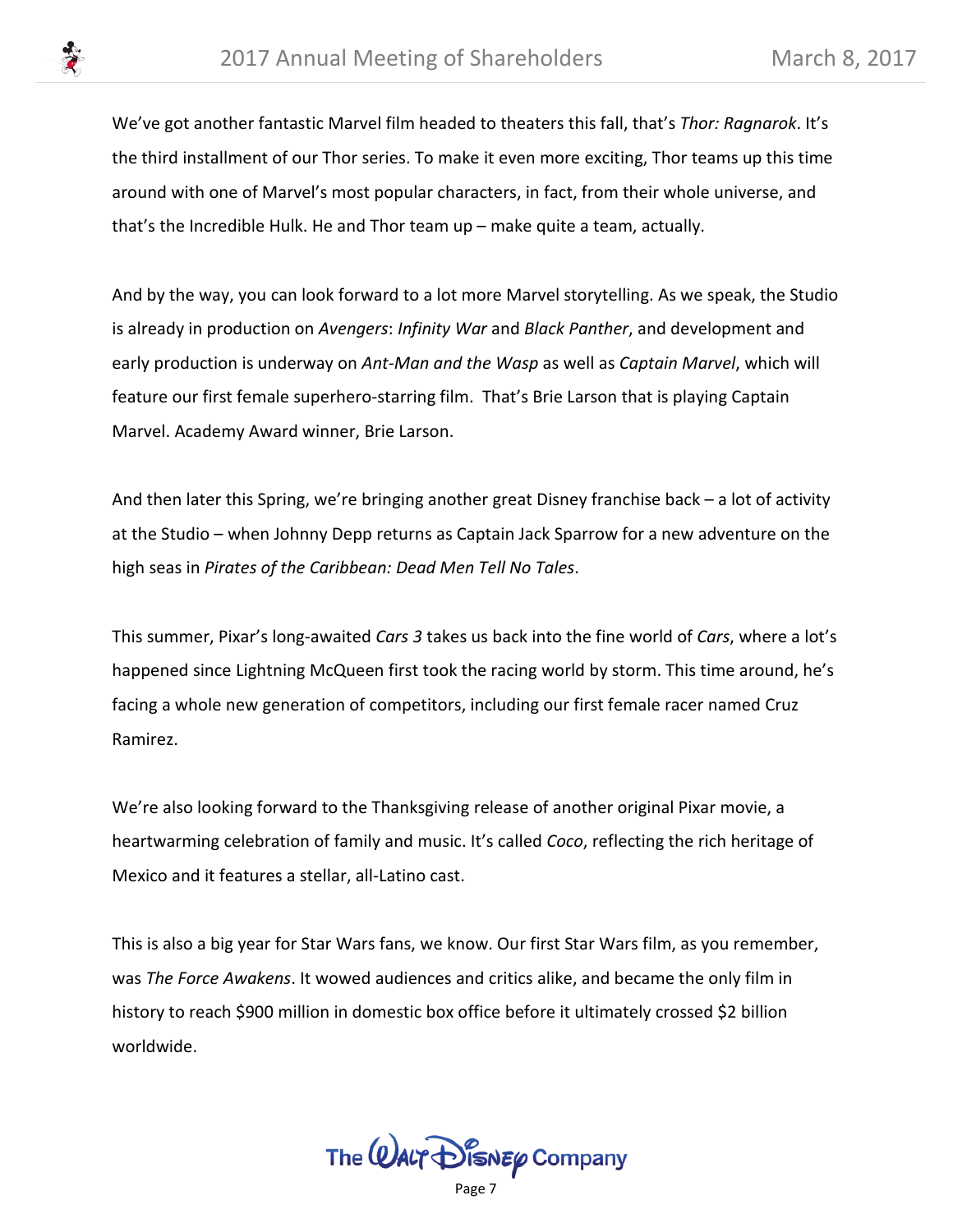

Now we know the next episode has to be fantastic – and it is. *Star Wars: The Last Jedi* is a perfect chapter in the iconic Skywalker family saga that has enthralled fans for many generations.

Now when we last saw Rey at the end of *The Force Awakens*, you remember she had just found Luke Skywalker in his far away refuge on that cliff, on that island. So here is a reminder of that dramatic moment.

# [VIDEO]

So as I think most of you know, we make a point of revealing very little from our upcoming Star Wars films. Very little. We want to keep them a secret. But we're making an exception today, and we're going to show you an exclusive first look at what happens right after that scene, when that light saber was being handed to its rightful owner. Right after it.

# [VIDEO]

Like I said, we make a point of revealing very little. A lot's happened in two years, right? He took it. Such a tease.

But actually, if you were watching closely that opening video we showed before I came out, it actually had quite a few moments from our upcoming Star Wars film, *The Last Jedi*. Just to make sure you didn't miss anything – because it probably all went by fast and was mixed in with a variety of other footage, I thought we'd show you just the scenes in that early video from *The Last Jedi*.

[VIDEO]

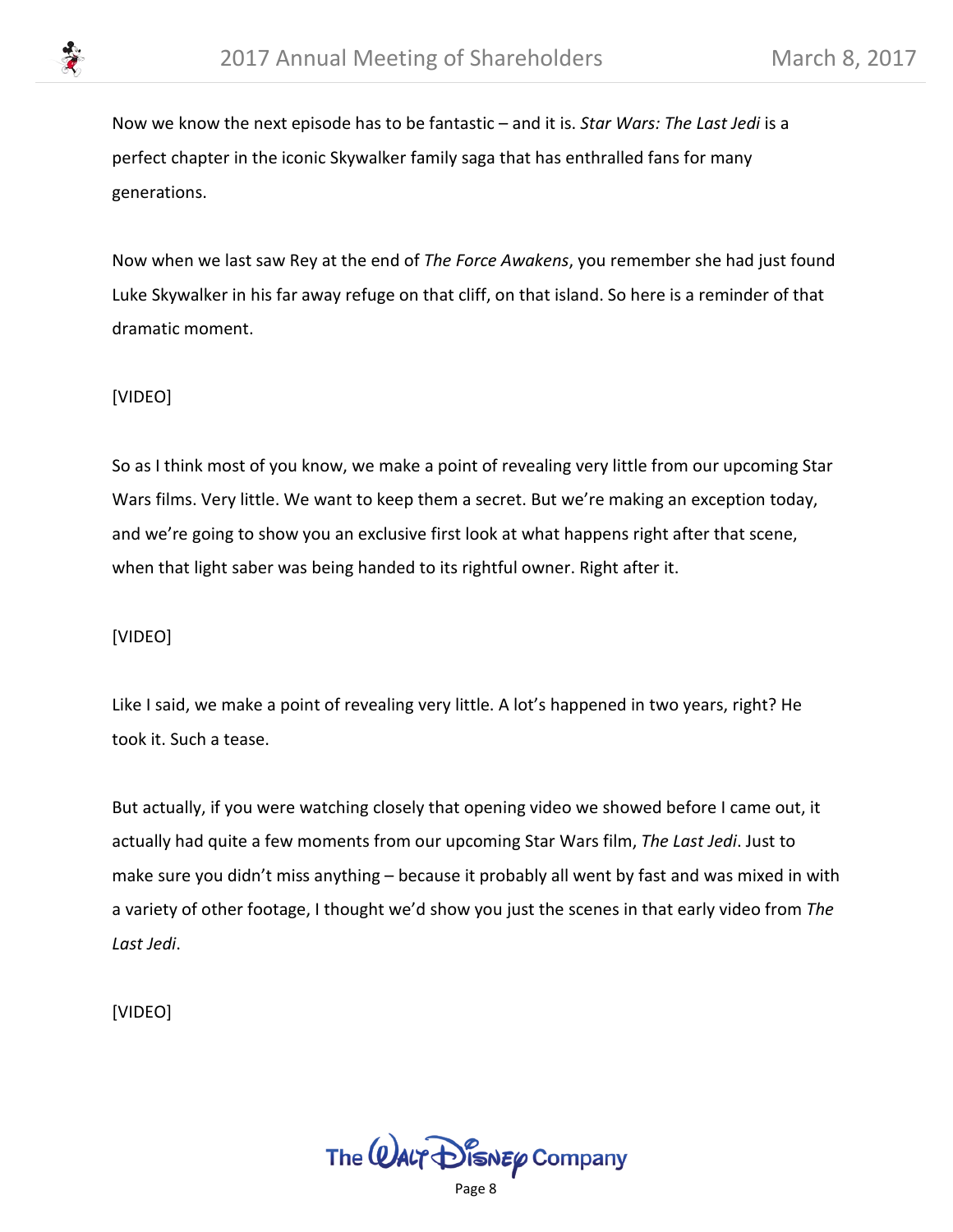

Now as you know, Carrie Fisher has been an iconic part of this franchise from the beginning and she will always hold a very special place in the hearts of millions of Star Wars fans around the world and in our hearts. We all miss her, she was a great talent and wit, and she was a great friend as well, and we're proud that this movie coming up is part of her legacy.

*Star Wars: The Last Jedi* will open December 15th in the United States, and as one of the few people that's already seen the entire movie, I can promise you, it is worth the wait. A lot more happens in it than what you saw today.

Our next stand-alone Star Wars story is going to explore the origin of Han Solo, and that's going to be in theaters in 2018. And then after that, *Star Wars: Episode IX*, which is currently in production, will be back in 2019.

Now from the moment I accepted this job, my goal was for The Walt Disney Company to be one of the most admired companies in the world. Respected not just for our product and what we do, but for who we are and what we stand for. And today I'm proud to say that Disney is widely recognized – and applauded – for our achievements, but also for our values. Our commitment and determination to be a stellar corporate citizen with a positive impact on the world has always been driven by a strong set of inspirational and aspirational values, and they define everything that we do and who we are.

Our values include equality, inclusion, fairness, and optimism, of course, and they're reflected across every aspect of our company, including our storytelling – whether it's *Star Wars* or *Zootopia* from our Studio, or *Black-ish* or *Speechless* from ABC, or Disney Channel programs like *Doc McStuffins* and *Elena of Avalor*.

Our values are also evident in our efforts to make a difference in the world and in the lives of others. For example, we believe that America's military veterans deserve to be at the front of the employment line. And through our groundbreaking *Heroes Work Here* initiative, we've

The  $\mathcal Q$ ALT  $\mathcal D$  is  $\mathcal N$  Eq. Company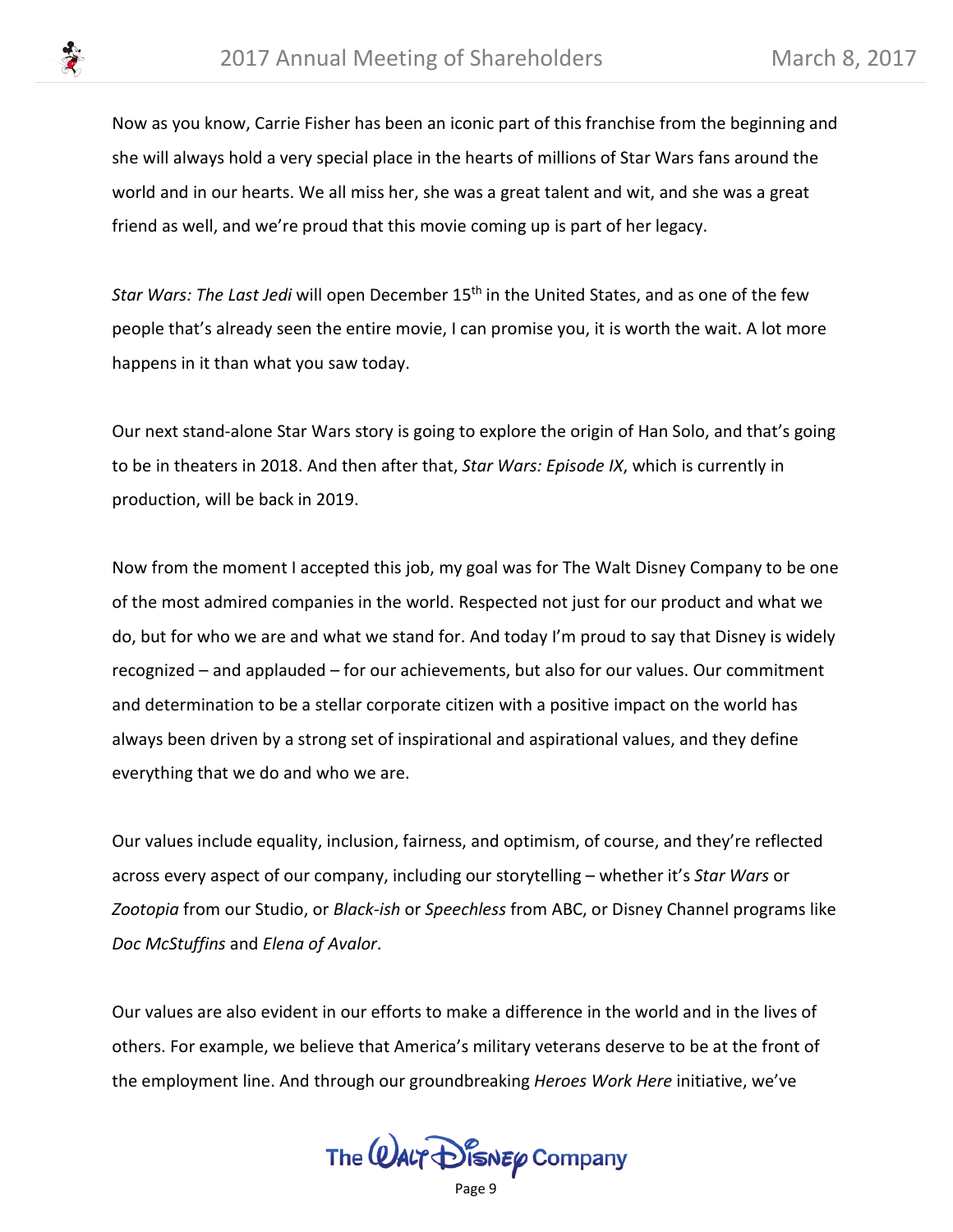

hired more than 8,000 vets across our company and helped another 15,000 find jobs outside of Disney. That was actually an initiative – thank you. We announced that initiative at a shareholder meeting just a few years ago, and we've made a lot of progress.

We've also significantly stepped up our support for veteran entrepreneurs. We've increased the money that we spend with veteran-owned companies and businesses each year – what was about \$100,000 a year, to more than \$3.3 million.

We also believe that nothing is more important than the happiness and well-being of children, and we invest millions of dollars each year in programs that are focused on that goal.

Walt Disney's personal commitment to bring our beloved characters to entertain children in local hospitals has now grown into a global program with lasting impact. Since 2006, we've donated more than \$40 million dollars to children's hospitals around the world to help create a better environment for kids and families during what we all know is some of the most difficult moments in their lives. And our support gives children's hospitals from California to Florida, to the U.K. and even China more resources to build the facilities, hire specialists, and obtain stateof-the-art equipment that they need to better serve families in their communities. We're also providing play rooms and other resources to make hospital stays a little bit less scary for young patients, and bring a little of the Disney magic to where we think it's needed most.

Our values are part of our DNA, just like creativity and innovation. Our unwavering commitment to the ideals of equality and inclusion and fairness and optimism will always be essential to our success. Leading this remarkable company is both a thrill and a privilege of a lifetime for me, and I grow more appreciative of this opportunity with each passing day, and as I reflect, I realize that even after everything that we have achieved, the best days of The Walt Disney Company really are still ahead of us. Now that's optimism.

The  $\omega$ ALT  $\mathcal{D}$  is  $\kappa$   $\varphi$  Company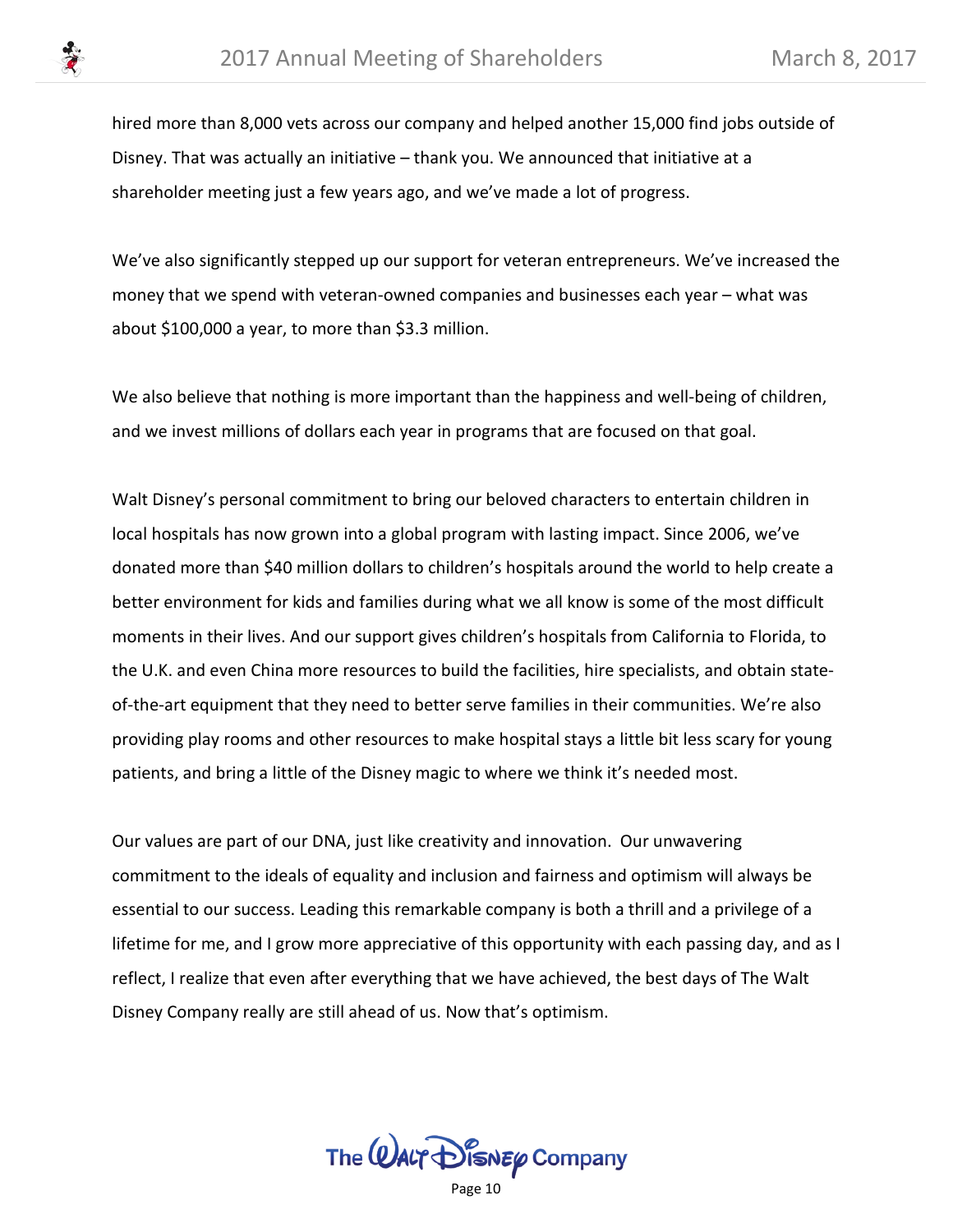I want to thank our cast members as well around the world – I mentioned they are 200,000 strong, just about – and they continue to raise the bar every day to create extraordinary experiences for hundreds of millions of people. I know several of our cast members are here in Denver today, and many more are listening on the webcast, so I'd like to take this opportunity to say that one of the reasons that I'm so optimistic and confident about the future of our company is because I'm constantly inspired by your dedication and your creativity.

I also want to thank our shareholders for your continued support. We're going to continue to strive to earn your confidence and respect every day. And finally, I want to thank our Board of Directors for their enthusiasm and support as we continue to build the future of this phenomenal company.

And so I'd like to introduce our Board of Directors to you, starting with our Lead Director, Orin Smith. Orin is the former president and CEO of Starbucks.

Susan Arnold is an operating executive of The Carlyle Group and is retired from Procter & Gamble, where she was the company's Vice Chairman.

I don't think there are lights on our Board.

John Chen is Executive Chairman and Chief Executive Officer of BlackBerry Limited.

Fred Langhammer is Chairman, Global Affairs, of Estée Lauder.

Aylwin Lewis is Chairman, CEO, and President of Potbelly Sandwich Works. Bob Matschullat is a private equity investor and former Vice Chairman and CFO of the Seagram Company.

Sheryl Sandberg is Chief Operating Officer of Facebook.

The  $\mathcal Q$ ALT  $\mathcal D$  is  $\mathcal N$  Eq. Company

Page 11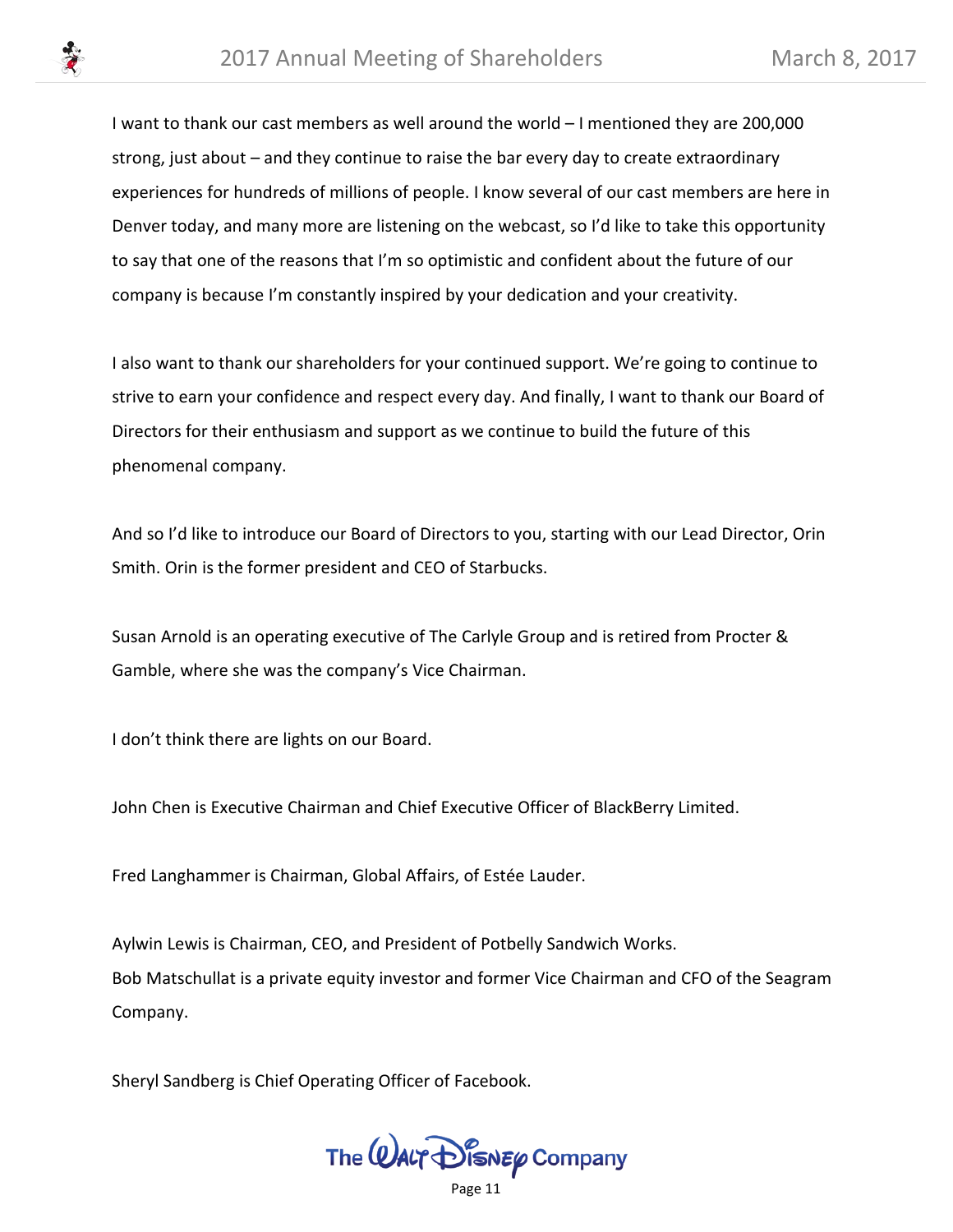

Jack Dorsey is CEO of Twitter, and Chairman and CEO of Square.

Maria Elena Lagomasino is CEO and Managing Partner of WE Family Offices.

And Mark Parker is Chairman, President and CEO of Nike. Mark.

Now one more time, I'd like to ask our Board of Directors to stand and be recognized. Ladies and gentlemen, thank you.

And one more introduction before we begin the business portion of the meeting. I want to acknowledge a very special guest, a friend of the company. We're proud to have Roy P. Disney with us today. Thank you for coming, Roy.

And now it's time to move on to the formal portion of the meeting. The meeting has been duly called and is being conducted in conformity with the laws of Delaware and the company's charter and bylaws. If you've already voted by proxy, you do not need to vote again. And if you haven't yet voted or if you want to change your vote, you may do that now. So please raise your hand if you need a ballot to vote. You might want to turn the lights up if we can, just so that we can see people raising their hands. Thank you.

Ballots need to be turned in by the end of the business portion of this meeting and we will collect them at some point before this meeting ends.

Copies of the rules for the meeting were provided at the registration table and I would like to ask everyone's cooperation in respecting the rules, including speaking time limits and assisting us in the orderly conduct of this business.

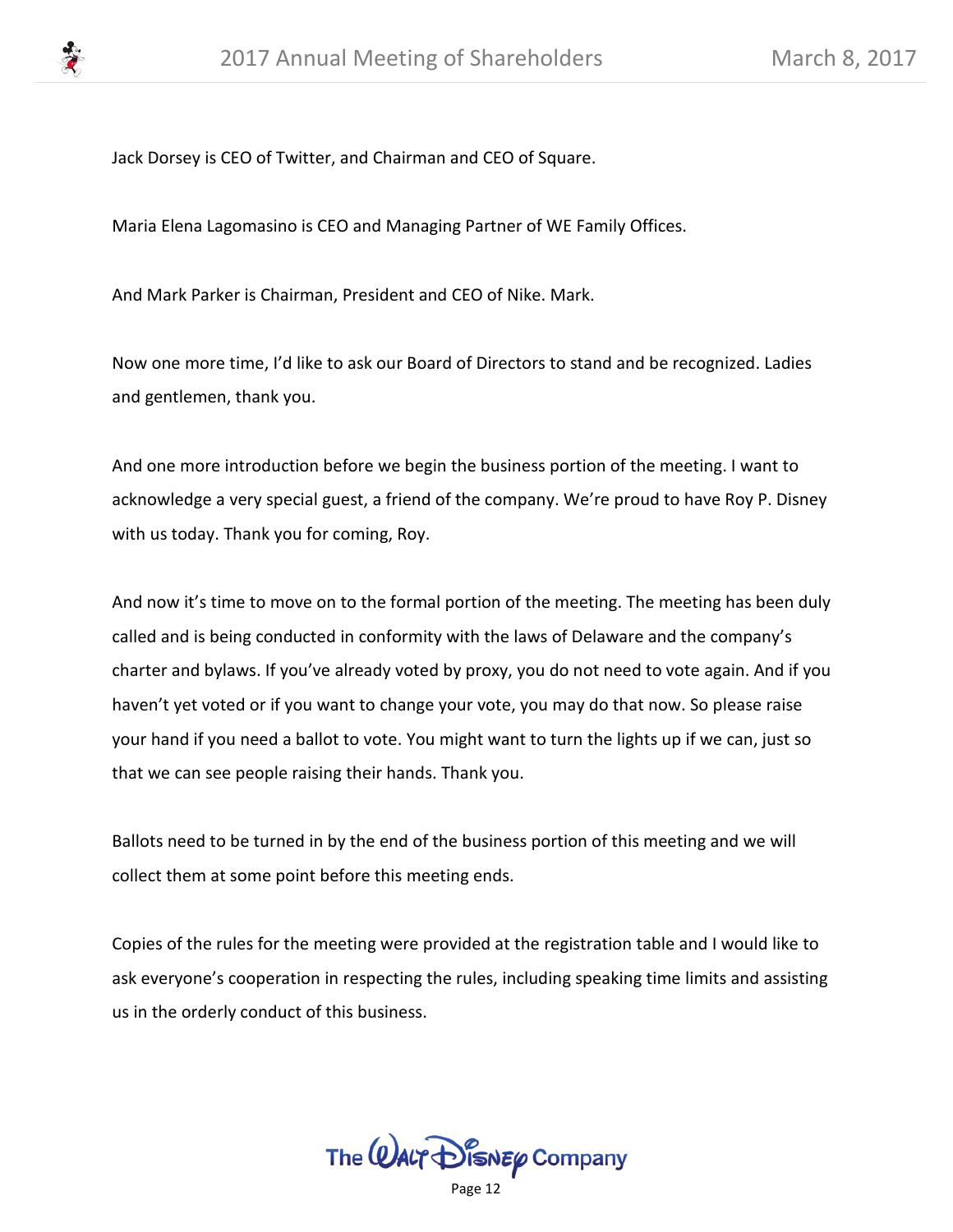

We have six items on the agenda today, including two shareholder proposals. I will introduce each of the first four items, and shareholder representatives will present the two shareholder proposals. Then after all six items have been presented, there will be an opportunity for any shareholder who is interested to address any of those items.

Then the polls will close, and we will hear a preliminary report from the Inspector of Election, and adjourn the business portion of this meeting. And then after that, we will have a general question and answer period.

The company has retained Broadridge Investor Communications Solutions as Inspector of Election for this meeting and I would now like to introduce Ms. Belinda Massafra, a representative of Broadridge, and ask her to report on the number of outstanding shares present today and voting. Belinda?

## **Belinda Massafra** – *Representative, Broadridge*

Thank you, Mr. Chairman. As of the close of business on January 9<sup>th</sup>, 2017, the record date for this meeting, there were 1,583,831,140 shares of common stock outstanding, each of which is entitled to one vote. There are at least 1,347,442,549 shares of common stock represented by proxy at this meeting, which represents at least 85% of the total number of shares entitled to vote.

**Bob Iger** – *Chairman and Chief Executive Officer, The Walt Disney Company*

Thank you very much. Based on this report, I declare that a quorum is present, that this meeting is qualified to proceed with the business before us, and that the polls are now open.

The first item is the election of the 11 members of the Board of Directors. Each director holds office for a term of one year and those nominated for election at this meeting, in addition to

The  $\mathcal Q$ ALT  $\mathcal D$  is  $\mathcal N$  Eq. Company

Page 13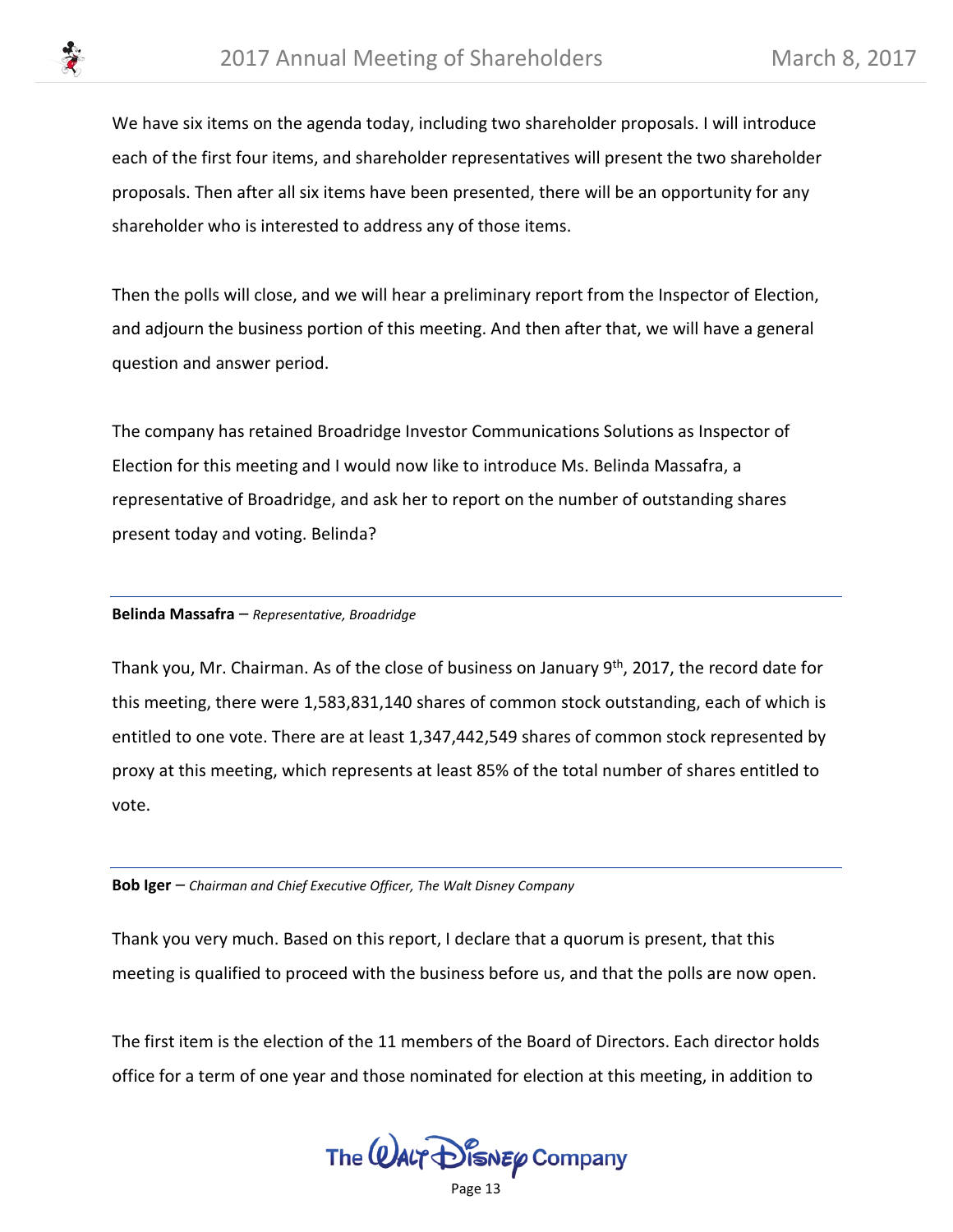me, are the Board members that I just introduced. As you all know, the Board recommends a vote for the election of all of the nominees.

The next item is the ratification of the appointment of PricewaterhouseCoopers LLP as the Company's independent, registered accountants for the current fiscal year, as recommended by the Audit Committee of our Board of Directors. Bob Barrett, a representative of PricewaterhouseCoopers, is here today to respond to any questions. The Board recommends a vote for the ratification of the appointment of PricewaterhouseCoopers as the Company's independent, registered accountants for fiscal 2017.

The next item is the advisory vote on executive compensation. We are seeking advisory shareholder approval of the compensation of our named executive officers. The Board recommends a vote for this proposal, for the reasons set out in our proxy statement.

The next item is the frequency of votes on executive compensation. We are required to present executive compensation for advisory approval either every year, every other year, or every three years and we are required to ask shareholders periodically how often they prefer to hold such a vote. The Board recommends that we continue the practice of holding these votes every year.

The next item is a proposal presented by Zevin Asset Management. The full text of the proposal is set forth in the proxy statement. And I understand that Ken Jacobs, a representative of the shareholder, is here to present this proposal. I invite him to do so now. Mr. Jacobs?

**Ken Jacobs** – *Shareholder*

Thank you, and good morning.

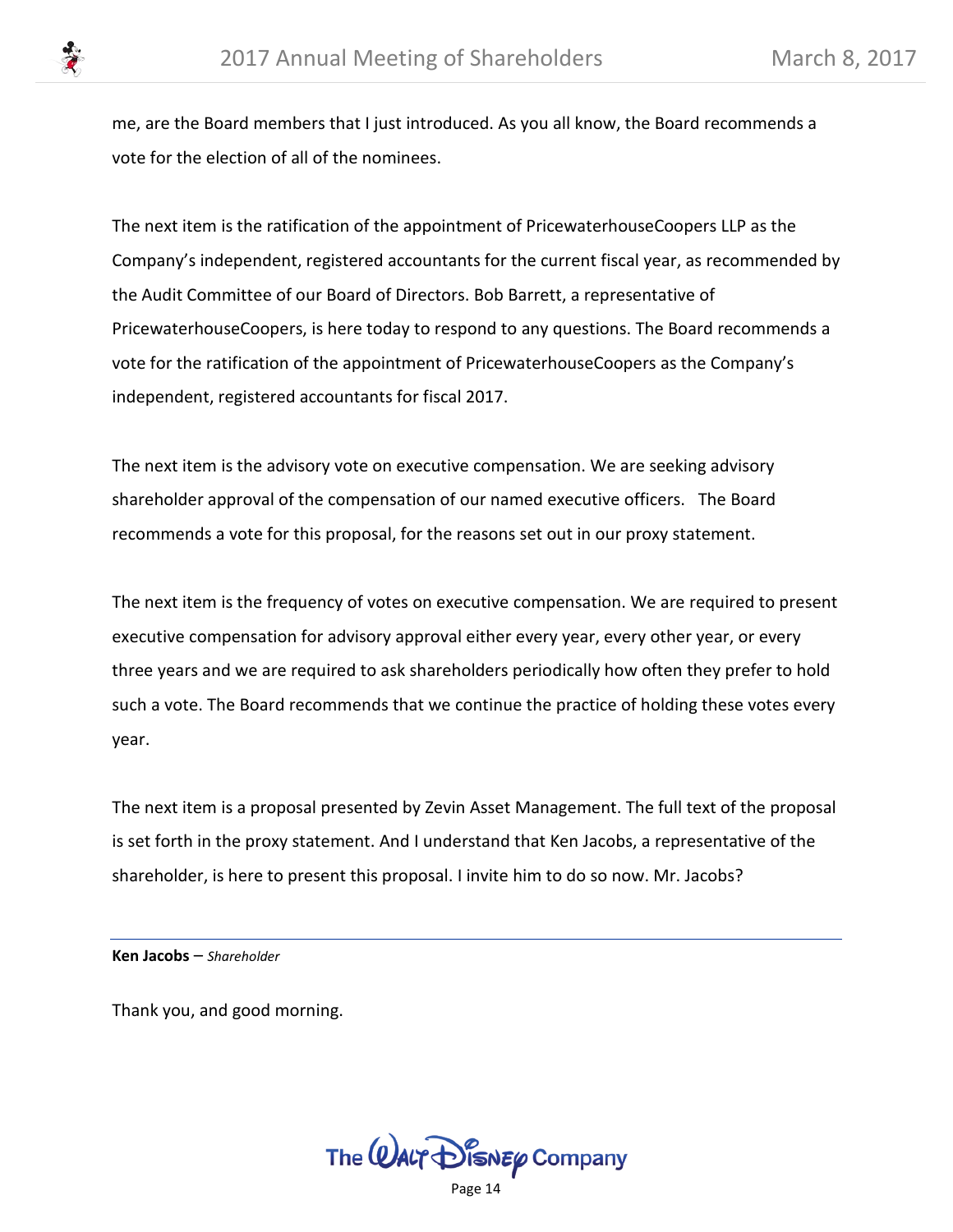

**Bob Iger** – *Chairman and Chief Executive Officer, The Walt Disney Company*

Morning.

**Ken Jacobs** – *Shareholder*

I'm Ken Jacobs, and on behalf of Zevin Asset Management, I hereby move shareholder proposal #1, which asks our Company to provide a report on its lobbying expenditures, including indirect funding of lobbying through trade associations. As shareholders, we encourage transparency and accountability in the use of staff time and corporate funds used to influence legislation and regulation, both directly and indirectly. As such, we're concerned that Disney's disclosure of lobbying lacks transparency and accountability. The company does not issue a comprehensive report of its own direct lobbying. That data is scattered among federal and state regulators, and is difficult for investors to obtain.

Disney also fails to provide comprehensive disclosure of its memberships in and payments to trade associations, as well as the portions of those dues payments used for lobbying. Disney only discloses when candidates receive donations from organizations that the company gives to, and ignores those organizations' separate lobbying activities. Furthermore, Disney does not disclose any associations that receive less than \$50,000 from the company.

Given Disney's byzantine disclosure, the shareholders remain concerned that company assets could be used for objectives that are contrary to Disney's long-term interests, and might ultimately harm shareholder value. Disney has attracted negative media attention for some of its direct and indirect lobbying. For example, around minimum wage and sick leave in Florida and California, as well as around immigration policy.

Investors are especially concerned about risks arising when trade associations and coalitions supported by Disney lobby on issues which are contrary to Disney's beliefs and values. For example, according to the US Chamber of Commerce website, Disney joined as a member in

The  $\mathcal Q$ ALT  $\mathcal D$  is  $\mathcal N$  Eq. Company

Page 15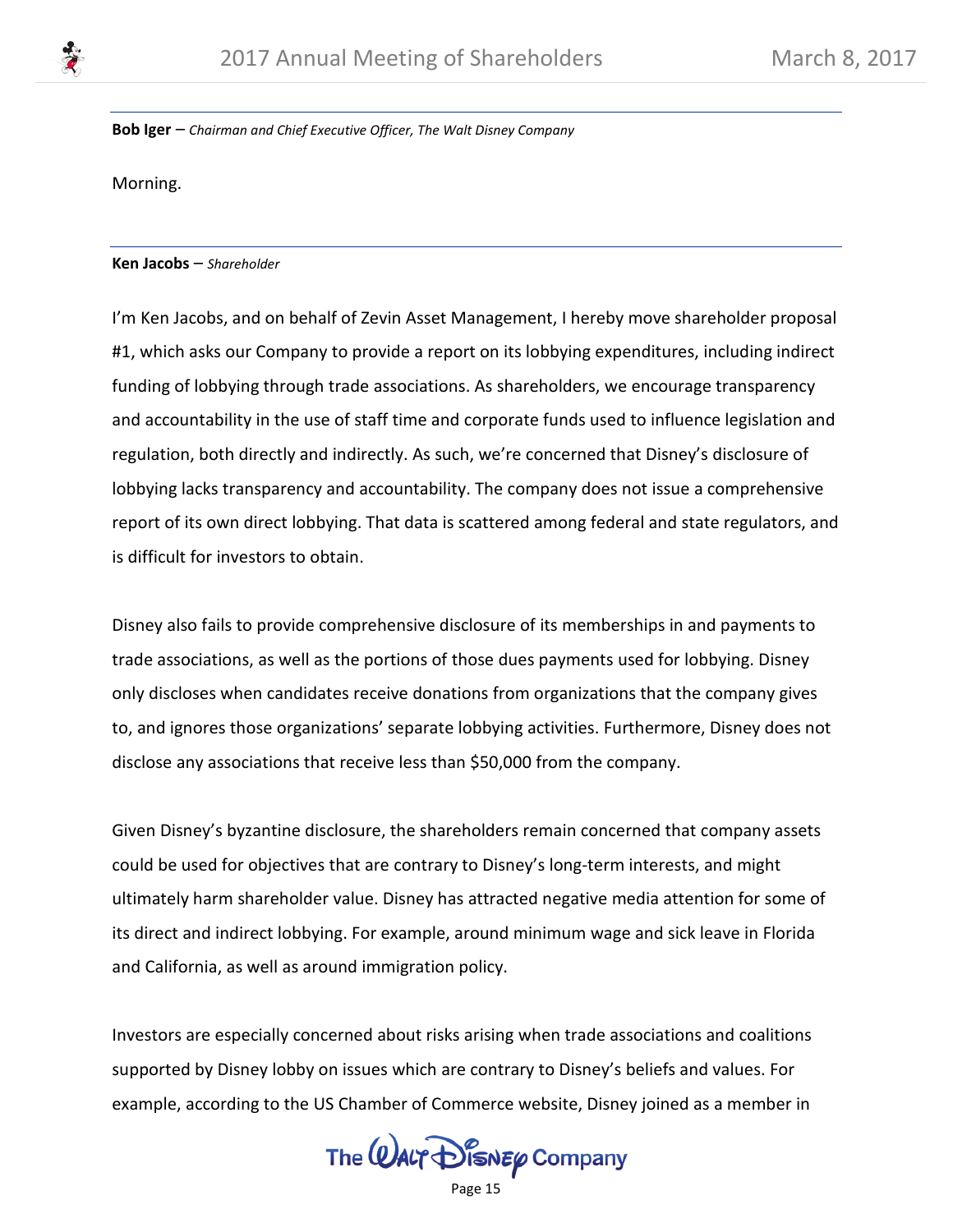1922. Evidently, Disney remains a member, although information on Disney's relationship with the Chamber is not disclosed publicly. Disney and its Board should be alarmed that the Chamber attacked the EPA's proposed climate change solutions, despite leadership from Disney on climate change issues.

Disney is also listed as a member of the National Restaurant Association. The National Restaurant Association has spent millions at the state level over sick leave policies and worked with the controversial American Legislative Exchange Council, or ALEC, to stop local measures to enact paid sick leave laws by passing state laws, preempting any local measures.

Consumers would be alarmed to learn that such lobbying is enabled by Disney, one of the world's most visible companies and an entertainment maker with a precious reputation for being family friendly. Such activity is not only potentially at odds with the company's long-term interests and objectives, it also endangers Disney's reputation.

The risks associated with lobbying and trade association membership make it clear that we need better and more complete disclosure of how Disney uses its resources to affect legislation. We currently have no way of knowing how Disney's lobbying priorities are defined and prioritized. Lobbying disclosure will help us better evaluate whether Disney's lobbying and trade association expenditures and actions advance the long-term interests of shareholders, employees, and customers.

Lobbying disclosure is part of governance best practice. The International Corporate Governance Network, representing institutional investors with more than \$26 trillion in assets, supports lobbying disclosure and disclosure of trade association payments over \$10,000. As a corporate leader, Disney can play an exemplary role to demonstrate best practices in this area. This proposal is not about limiting lobbying. It's about transparency and managing the risks associated with undisclosed, unexamined political activity.

The  $\omega$ ALT  $\mathcal{D}$  is  $\kappa$   $\varphi$  Company

Page 16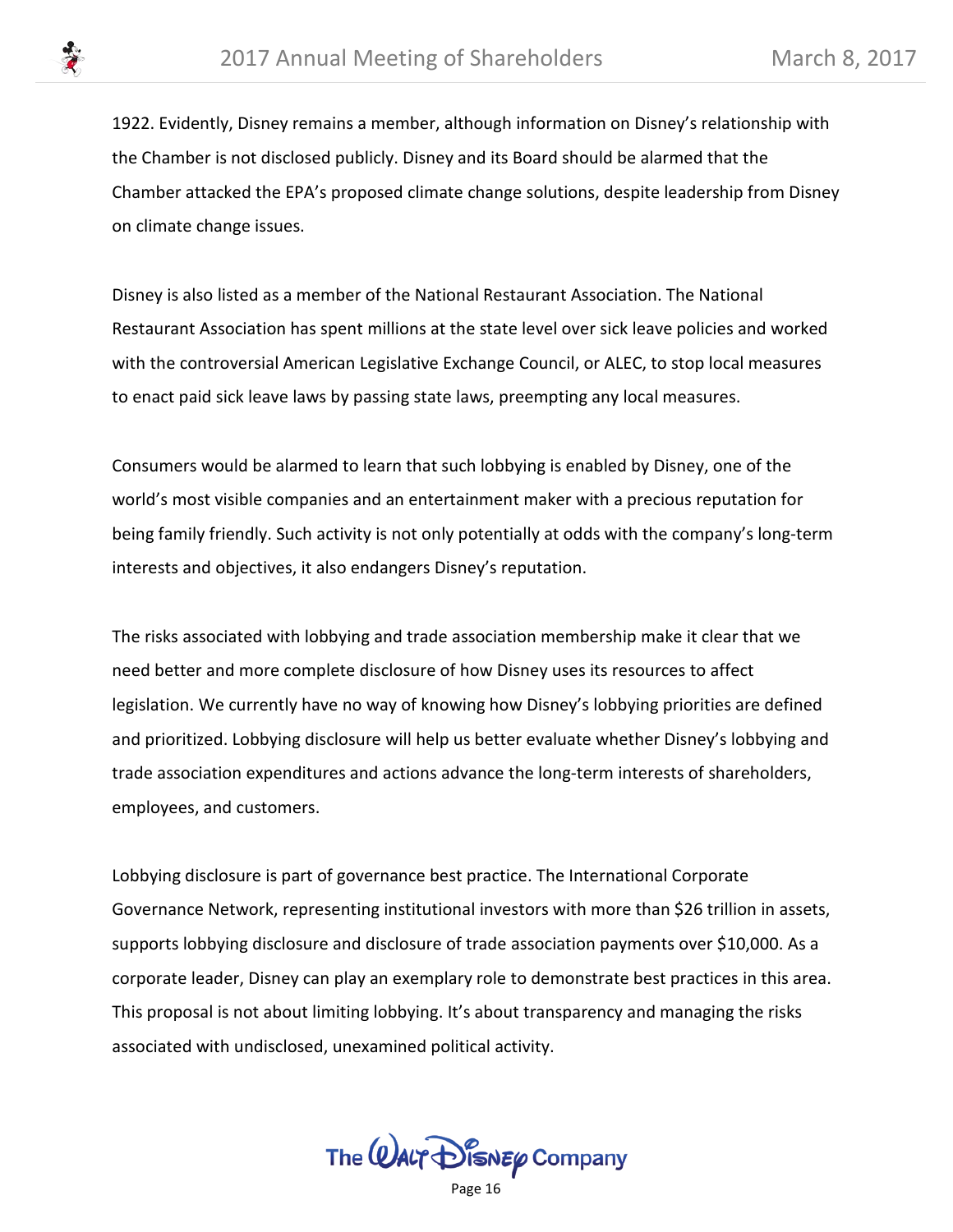

Publicly available data currently does not provide a complete picture of Disney's lobbying expenditures. Better disclosure will enable shareholders to evaluate the use of corporate assets for lobbying and the risks that opaque political spending poses, and it will serve the company in the process. We urge stockholders to vote for this proposal. Thank you.

**Bob Iger** – *Chairman and Chief Executive Officer, The Walt Disney Company*

Thank you very much. The Board of Directors has recommended a vote against this proposal for the reasons set out fully in the proxy statement.

The next item is a proposal presented by James McRitchie. The full text of this proposal is set forth in the proxy statement. I understand that Mr. Jacobs will also present this proposal, and I invite him back to the mic to do so now. Mr. Jacobs.

#### **Ken Jacobs** – *Shareholder*

Thank you. This is related to ballot issue #6 or #2, depending on how you interpret things, and it relates to shareholder proxy access amendments. On behalf of Mr. McRitchie, let me present the following.

The proposal asks the Board to make three amendments to our company's proxy access bylaws, which allow shareholders holding 3% of shares, or about \$5 billion, continuously for three years to nominate two directors and place their names on the proxy. First, it asks that shareholders be enabled to nominate 25% of the Board instead of 20%. With 12 board members, that would allow three such nominations instead of two. As we've seen with women on boards, it often takes more than two to change the boardroom culture.

Second, Disney's bylaws limit the number of shareholders who can form a nominating group to 20. Each would have to hold an average of \$158 million in stock continuously for over three

The  $\omega$ ALT  $\mathcal{D}$  is  $\kappa$   $\varphi$  Company

Page 17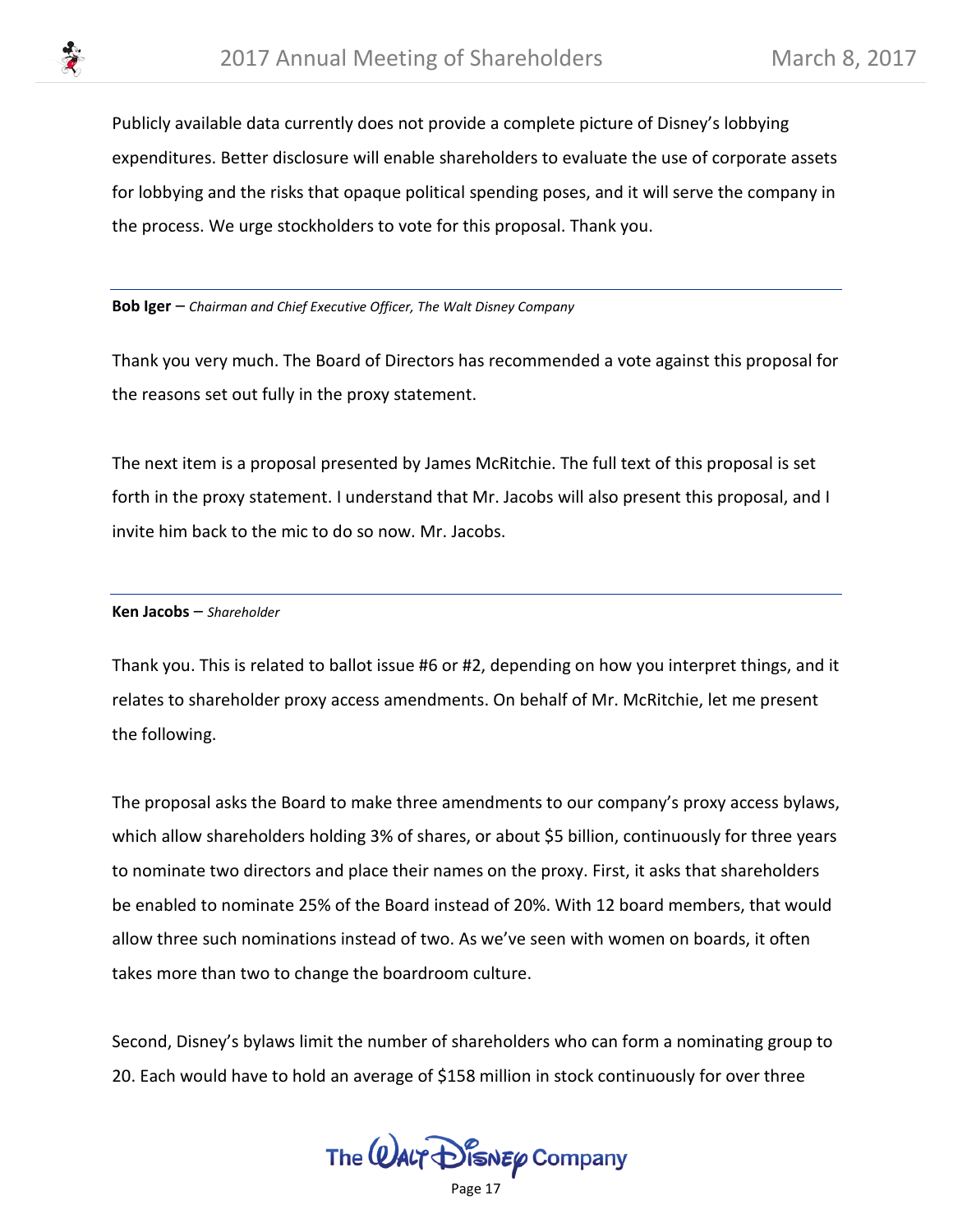

years. And I emphasize continuously. During the last reporting quarter, 9% of shares owned by the top 50 institutional shareholders at Disney traded hands. Over the course of three years, there are 12 quarters. If each shareholder traded an average of 9% of their shares each quarter, how many of these shares from three years ago do they still own today? Disney's proxy access is largely an illusion.

Third, the proposal asks that the cap on shareholder re-nominating process proxy access candidates be removed. It often takes a year or two for a new idea or candidate to gain traction. Just as the word "natural" does not mean "organic," the current proxy access at Disney does not mean shareholders can actually nominate even a single director. We ask the Board to remove the cap on shareholders that can form nominating groups and make the other suggested changes. Real proxy access will drive the competition for ideas and talent among Board candidates, and will create direct accountability to us, the shareholders. Please vote in favor of this proxy resolution.

**Bob Iger** – *Chairman and Chief Executive Officer, The Walt Disney Company*

Thank you very much. The Board of Directors has recommended a vote against this proposal for the reasons set out in the proxy statement.

At this point, I will open the floor to discussion of any of the items that have just been presented. If you would like to address one of the items, please proceed to a microphone and wait to be recognized. Please state your name and identify which item you wish to address, and then proceed with your remarks. And please, limit your remarks to two minutes in order to give other shareholders an opportunity to be heard.

Note that we will have a general question and answer session following the business portion of the meeting. So please, limit your remarks at this time to just those items that have been presented.

The  $\omega$ ALT  $\mathcal{D}$  is  $\kappa$   $\varphi$  Company

Page 18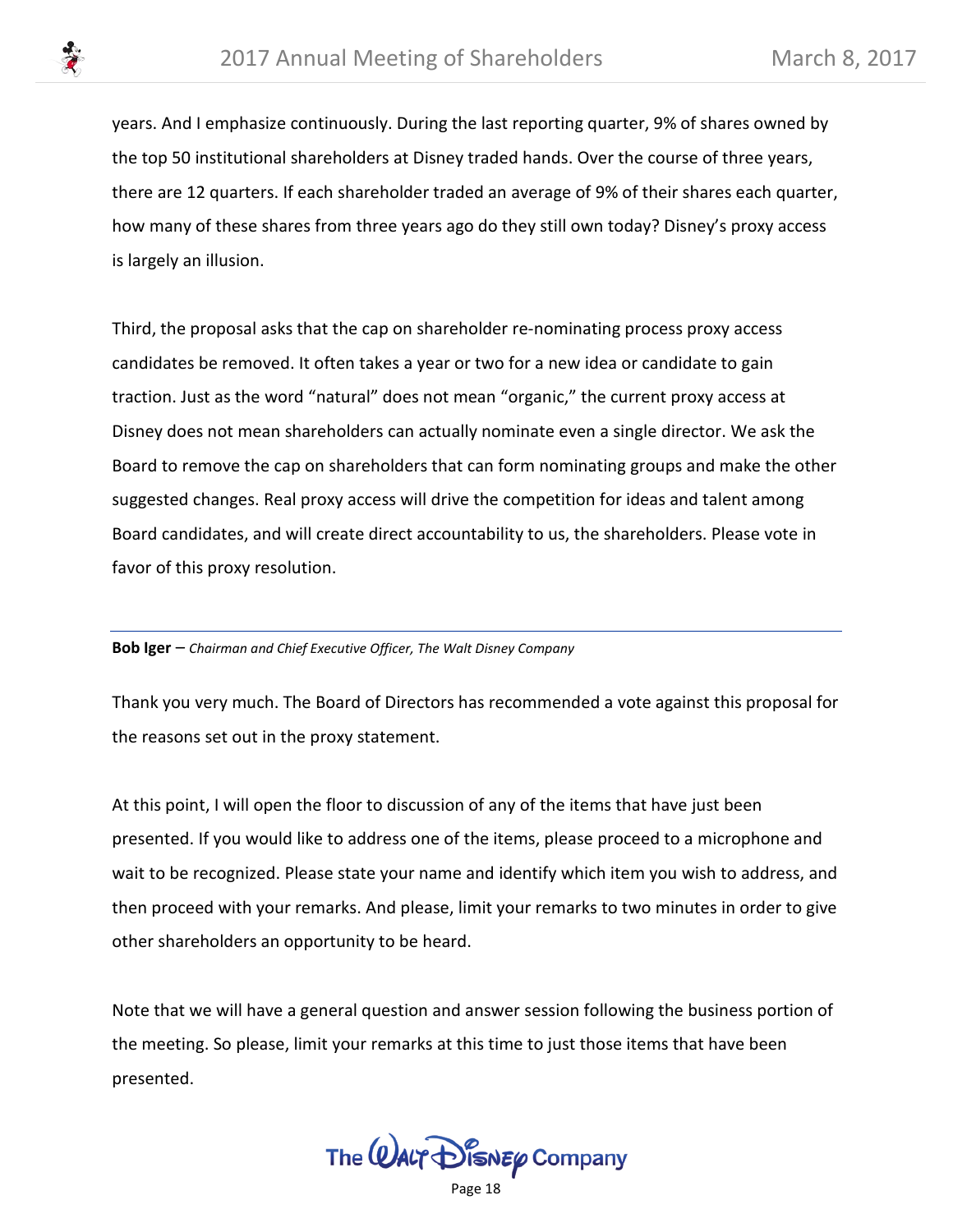

Do I have anyone that would like to comment on any of the items that have been presented? Station 1 sir.

## **Shareholder**

Hi. Good morning. Thanks. My name is Justin Danhof, I'm from the National Center for Public Policy Research and we encourage all shareholders here to reject shareholder proposal #1, presented by Zevin Asset Management.

So everyone knows, Zevin is part of a far-left network of organizations that attempt to use American corporations to silence speech and de-fund advocates of free enterprise. This network has filed hundreds of resolutions complaining about alleged lack of transparency and accountability in corporate lobbying and political activity. However, groups such as Zevin never – and I mean never – express concern about the billions of corporate dollars that go to fund liberal causes and politicians.

Herein lies the hypocrisy of its proposal. Zevin abhors corporate speech when it is perceived to skew to the political right. It remains silent, however, when speech supports leftist causes that they favor.

Today, Zevin is attempting to conscript Disney shareholders into its efforts to de-fund and silence the National Restaurant Association and the US Chamber of Commerce, groups that seek to improve America's business environment. Let that sink it. They want to de-fund groups that try and improve the environment for American business.

Concerning Disney's relationship with the National Restaurant Association, the proponent claims: "No doubt, Disney's membership dues to the association go to lobbying against fair pay and working conditions." This is baseless. The National Restaurant Association works to expand

The **WALT** DISNEY Company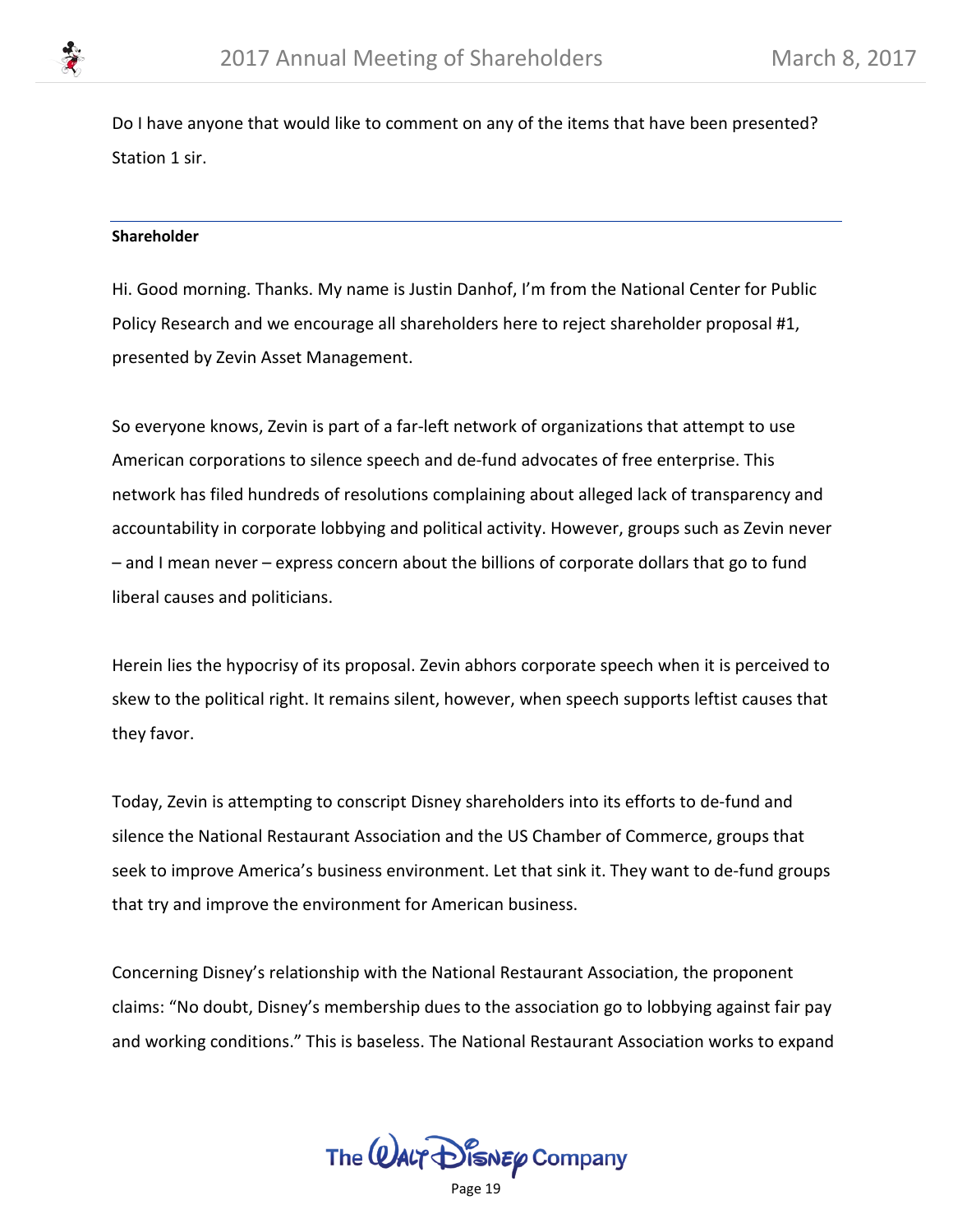employee freedoms in a way that positively impacts millions of Americans, and combats onerous state and federal regulations.

Concerning Disney's relationship with the Chamber of Commerce, Zevin fully admits that it doesn't know if Disney "currently belongs to the Chamber," but still wants the company's investors to reject the Chamber because of its opposition to unnecessary and costly environmental regulations.

Zevin's guilt by association tactics harken back to an era when folks were asked, "Are you now, or have you ever been?" That's an issue Disney knows something about.

Zevin's proposal holds no relevance for Disney, no relevance for us investors. It's simply trying to use us to censor those that they cannot otherwise censor because our Constitution protects free speech. Don't let Zevin silence free speech and dictate Disney's business relationships. Please vote no on shareholder proposal #1.

**Bob Iger** – *Chairman and Chief Executive Officer, The Walt Disney Company*

Thank you. We have other – Station #2. Comment on any of those proposals that have already been made, sir.

#### **Shareholder**

Yes. First, I'd like to say I'm here as a proxy for the MCG Group Trust. I support Zevin's political transparency resolution and I'd like to comment on Disney's political dealings.

My name is Robel Worku, I'm a community organizer with the Colorado Peoples' Alliance, which is an affiliate of Peoples' Action. I'm also the son of two Ethiopian immigrants, and am a Canadian immigrant myself.

The  $\omega$ ALT  $\bigcirc$  is  $\mathcal{M}$   $\mathcal{D}$  is  $\mathcal{M}$   $\mathcal{M}$   $\mathcal{M}$   $\mathcal{M}$   $\mathcal{M}$ 

Page 20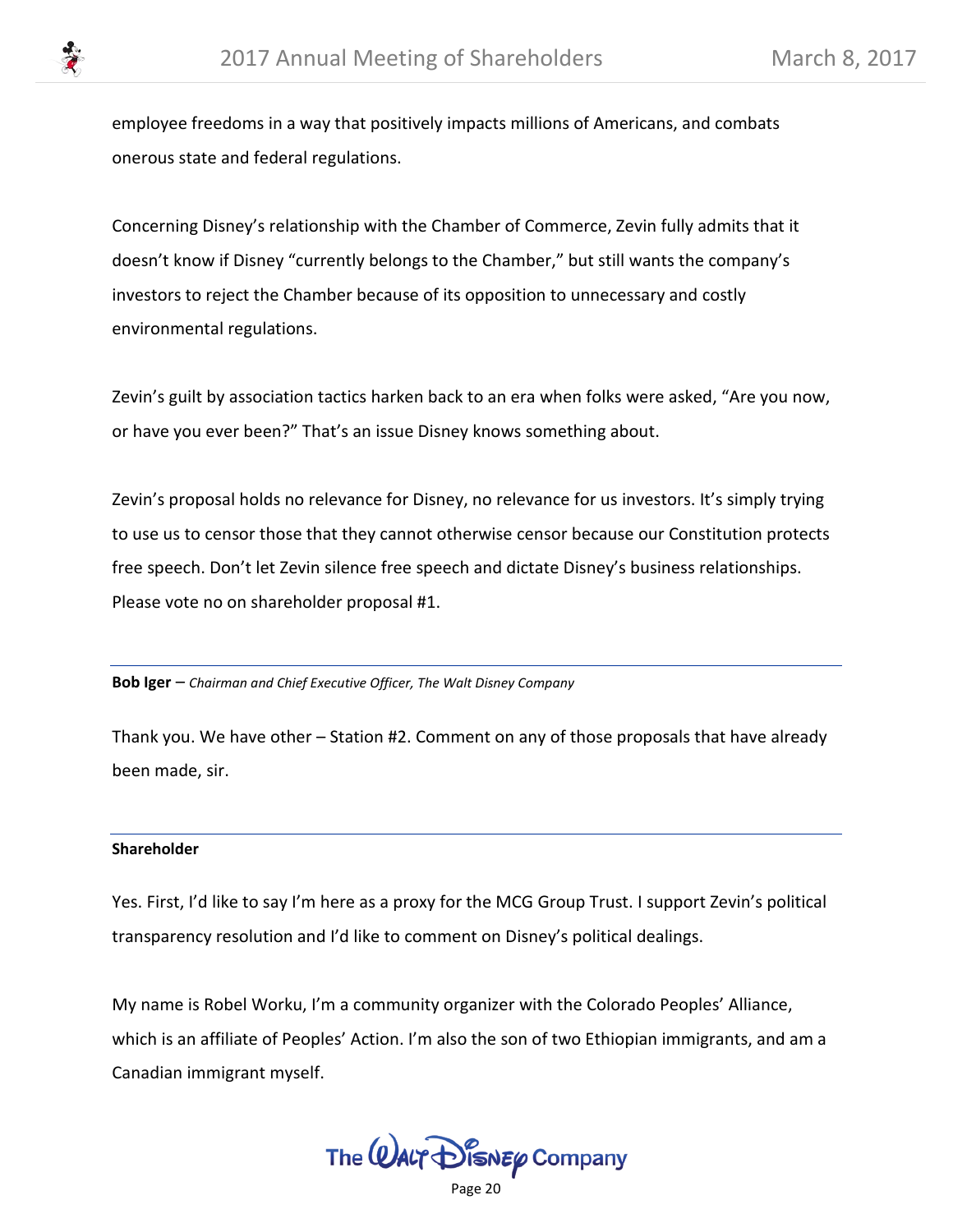

As a person from an immigrant family and a black family, I don't feel that the values you gave lip service to early in your presentation – and that are also espoused in Disney's films – are reflected in your decisions as a corporation. Namely, by sitting on Trump's Economic Advisory Council, I think that Disney as a corporation is tacitly endorsing the Trump agenda.

Part of that agenda includes rolling back independent oversight of police departments across the country, ensuring a lack of accountability for police officers who commit violence against our communities, and a lack of justice for the victims of that violence. And while the Trump Administration refuses to hold police departments in check, it also stands by and allows corporations to profit from the unjust incarceration of black and brown people.

You spoke earlier about a movie, *Coco*, coming out with an all Latino cast. While I do commend that, I would like you to know that there are Latino communities and other communities, both throughout the state of Colorado and throughout the country, that face a daily fear of being deported and having their families torn apart. People in our communities are afraid to leave their houses to even drive their kids to school because they're afraid of being picked up by ICE and never making it back home. Disney holding its relationship with President Trump is an endorsement of these policies.

But I'd also like to mention that this relationship is functionally bad for your bottom line. Over half a million people have signed a petition demanding that you step down from the Business Advisory Council. One quote reads, "As an African-American family, we will not support Disney at this time. We will not visit Disney, nor buy Disney shares for our grandchild while you are dealing with President Trump's Business Council." I could stand here all day reading quotes of folks who are boycotting Disney over this, but I think you get my point.

So, for these reasons, and many, many more, I, along with over half a million other people, are demanding that you, Disney CEO Bob Iger, step down from the – cut your ties from the Trump

The  $\omega$ ALT  $\mathcal{D}$  is  $\kappa$   $\varphi$  Company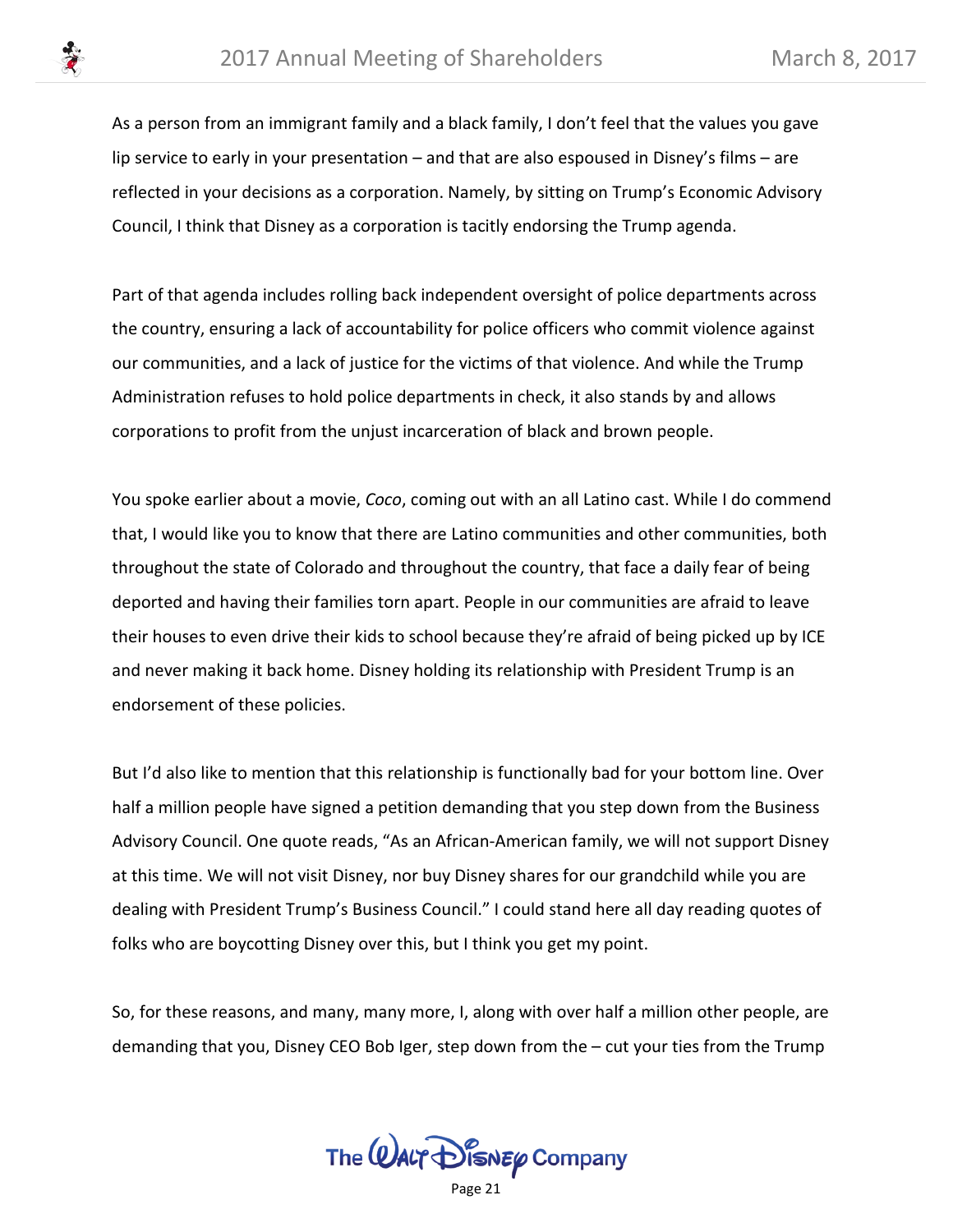

Administration, and I'm asking you if you'll step down from President Trump's Business Advisory Council.

#### **Bob Iger** – *Chairman and Chief Executive Officer, The Walt Disney Company*

Sir, thank you. I let you speak for two minutes on what was supposed to be just a comment on those proposals that had been made. There will be time for other people to comment on other subjects in the general Q&A session.

Since you raised the subject, and I expected it would be raised today, I just want to say that I'm well aware that there are a number of people who have protested the fact that I decided to join that group. I made a decision that I thought it was in the best interests of our company, and of our industry, to have an opportunity to express a specific point of view directly to the President of the United States and to his administration, and I did not believe, nor do I believe, that my membership in that group in any way endorses or supports any specific policy of the President or his administration.

I think it's actually a privileged opportunity to have a voice in the room. I'm a big fan of the great musical that's been on Broadway for a few years, *Hamilton*. There's a song in it where one of the characters sings, "I want to be in the room where it happens." I think there's an opportunity, when you are in the room where it happens, to express opinions that I believe would be in the best interests of this company and its shareholders. But I respect your opinion. Thank you.

Do we have any other comments on the proposals that have been made? Is there someone at that – I can't see. Sir, do you have a comment? Mike? Just, please, I mention again, we will have a general Q&A. We're trying to move on from the business portion of the meeting to that general Q&A and there are a number of people with a number of questions. So if you have

The  $\omega$ ALT  $\bigcirc$  is  $\mathcal{M}$   $\mathcal{D}$  is  $\mathcal{M}$   $\mathcal{M}$   $\mathcal{M}$   $\mathcal{M}$   $\mathcal{M}$ 

Page 22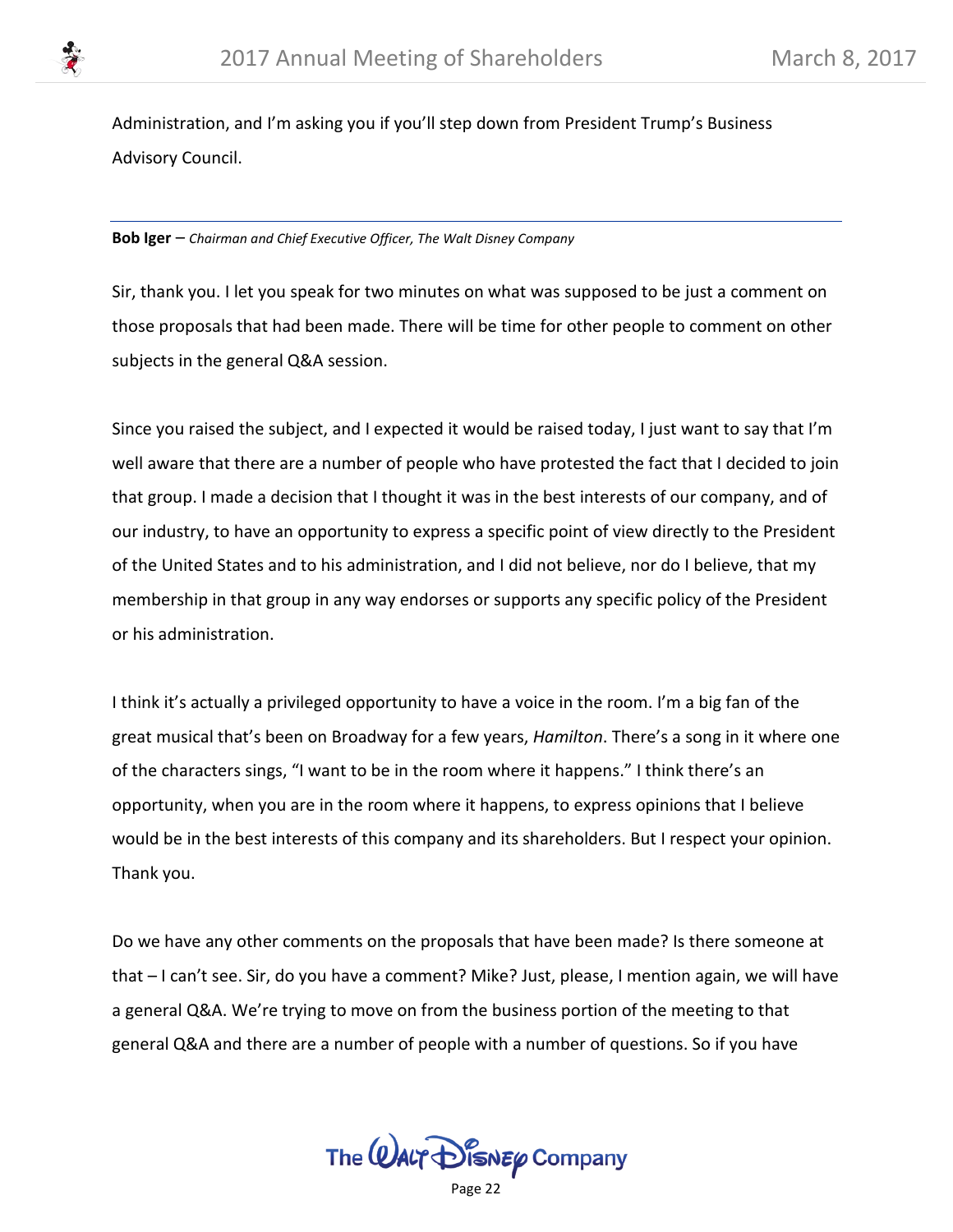

something to say about the shareholder proposals or anything that the Board of Directors and the company have put forward in the proxy, please feel free.

### **Shareholder**

Good afternoon, everyone. My name is Jennifer Epps Addison and I am here by proxy, representing Union Pension Funds for hardworking members of unions across this country. I'm also the president of the Center for Popular Democracy, a national community organizing that works with 43 affiliates in 30 states across the country, and we're here to speak in favor of transparency and accountability and the future of this company.

I am a Disney family. If you go to my Facebook page, you will see a half a dozen trips to Disney since my kids were born nine years ago. You will see my kids dressed up for Halloween as Disney characters. You will see that this – the fabric and the values of this company are embedded in our family. That's why I'm so concerned about the lack of transparency and about the involvement of this company in suppressing workers' rights, in harming everybody's ability to earn a fair dollar, to earn a fair wage, for their hard work.

We aren't sure exactly how lobbying expenditures are used in this company, and that's exactly why we're here asking for transparency. Not to shut down anybody's voice, but to allow shareholders as well as consumers to be able to make an informed decision. Over 200,000 people made an informed decision when they deleted their Uber accounts for the association with President Trump. And we believe that consumers in this country deserve the ability to make a decision about how they will engage with this company.

If we truly believe in fairness and opportunity and equity, then we should see those values represented not just in our characters, but actually in the way that we use our political voice. We can't determine how your political voice is being used right now. And in all fairness, while I'm sure you firmly believe that you're representing the best interests of this company when

The  $\omega$ ALT  $\bigoplus_{k=1}^n$  Company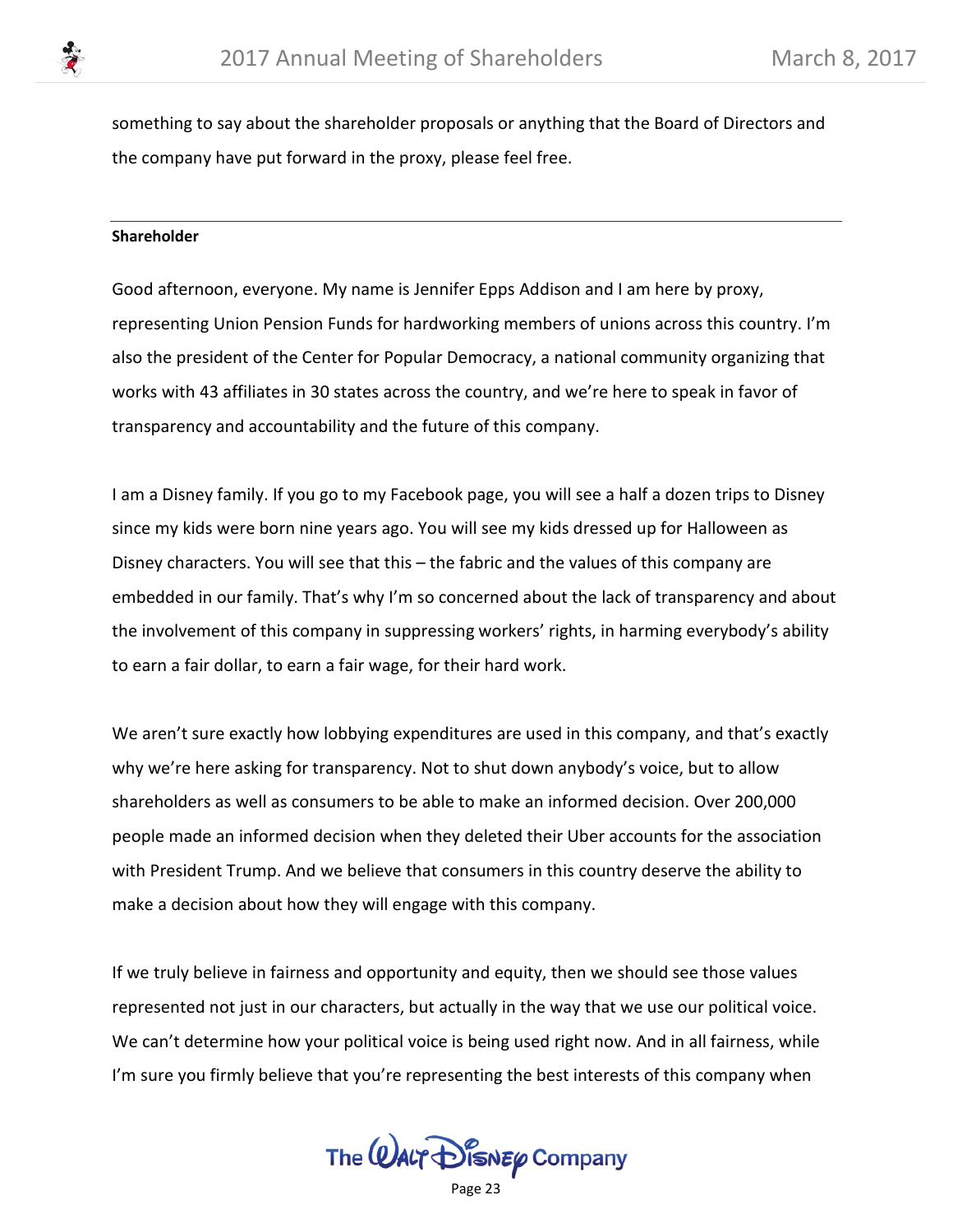you sit on Trump's Advisory Council, we don't know that because we haven't seen the proof in your expenditures and how this company is using their lobbying.

We believe that having access to those records will help us make good decisions for our families about whether or not we want to continue to be shareholders and invest in this company. And we believe that this bottom line will be hurt if you do not step away from this President, from this racist, xenophobic, anti-immigrant administration. We believe, like with Uber, thousands of families who would have gone on their summer vacations, who would have supported your movies, who would have been proud brand ambassadors, will make a different decision with their vacations and with their money. So we ask that you step away from the corporate council, and that you support transparency and inclusiveness, and more than 500,000 – more than a half a million people across this country have joined us. And I have those petitions outside, ready to deliver for you, if you'd like to take them.

**Bob Iger** – *Chairman and Chief Executive Officer, The Walt Disney Company*

Thank you very much. We'd be glad to take them. Thank you.

Okay, I don't believe there are any other comments on those proposals. If there are no further comments, then this concludes consideration of all of the items presented – I'm sorry. The light just went on. I have one more response to one of the proposals. Okay, thank you.

## **Shareholder**

Yes. My name is Arthur Nishelka, I'm a happy shareholder from San Diego. I'm here to express my support for the appointment of PricewaterhouseCoopers to be the company's auditor.

In light of the recent televised events hosted by the company's Jimmy Kimmel, I'm curious if the Audit Committee has addressed the topic of complacency? Thank you.

The **WALT** DISNEY Company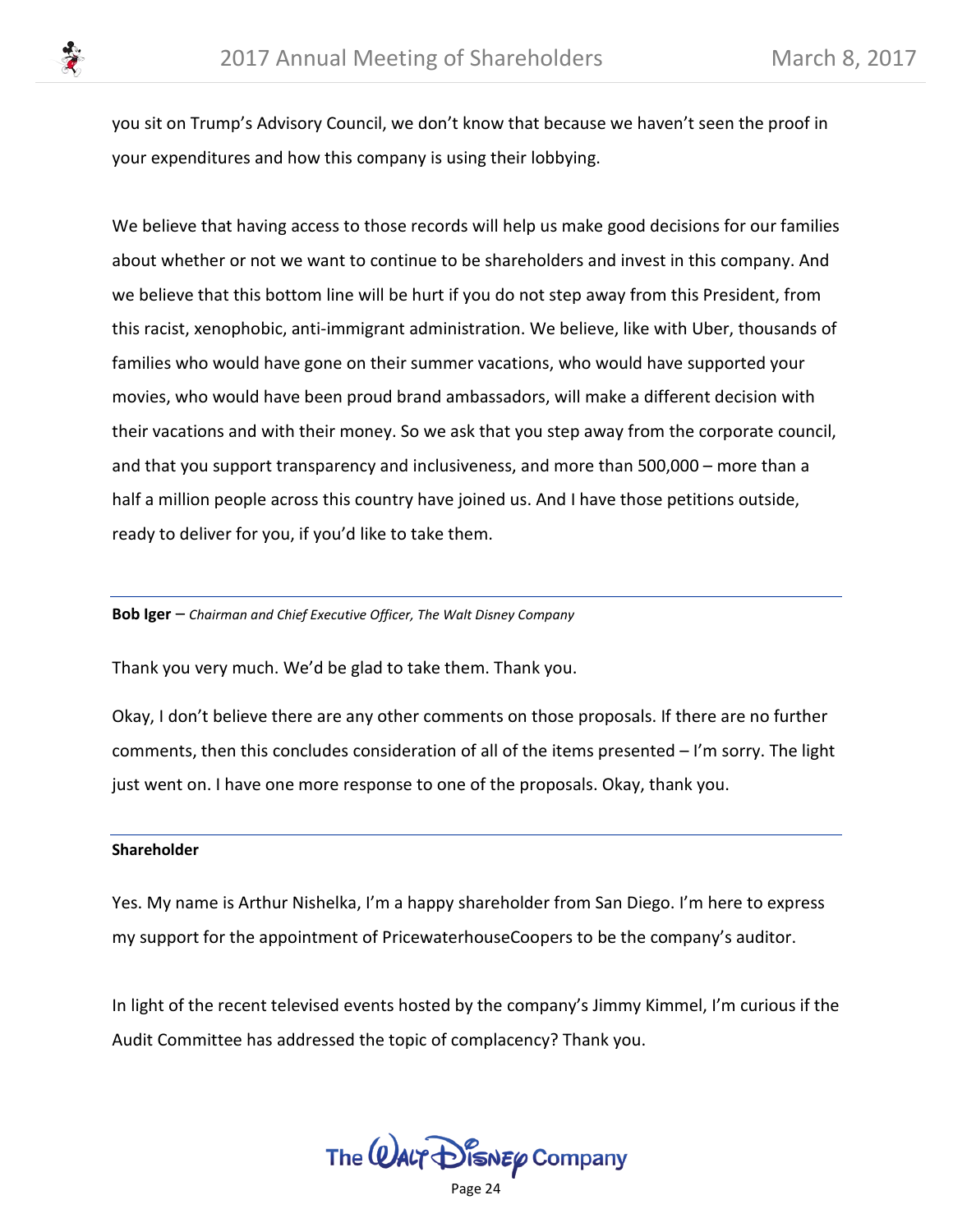

#### **Bob Iger** – *Chairman and Chief Executive Officer, The Walt Disney Company*

Thank you. I can tell you, we've not had an Audit Committee meeting since the Academy Awards and I would have to refer to our Audit Chairman, Mr. Matschullat, to see whether it's on the agenda.

I can say that the Chairman of PwC called me and other members of my senior management team directly to both explain what happened, and to apologize for what happened. It seemed to be an extremely embarrassing human error. I told the Chairman of PwC that I did not think it should affect our relationship with them in any negative way. I respected the fact that, and appreciated the fact that he called. I thought that it was an honest human mistake. And I left it to him to contend with it in terms of how it affected his company. But I really did not believe that it can or will affect the relationship that we've had with PwC, which has been a good one. Thank you.

Do we have more? One more response. Thank you.

## **Shareholder**

Chairman Iger, members of the Board, thanks so much and welcome to Denver. My name is Philip B. Jones, I'm a private shareholder of Disney, and I just wanted to touch on a couple pieces that related to the first shareholder proposal around transparency.

You quoted in your presentation around the four core values of the corporation – equality, inclusion, fairness, and optimism. And as it's been stated by a few previous speakers, I hope that the corporation will continue to take steps to actually move in those directions, to live and breathe those values, and not simply state them in a corporate either proxy statement or annual shareholders report.

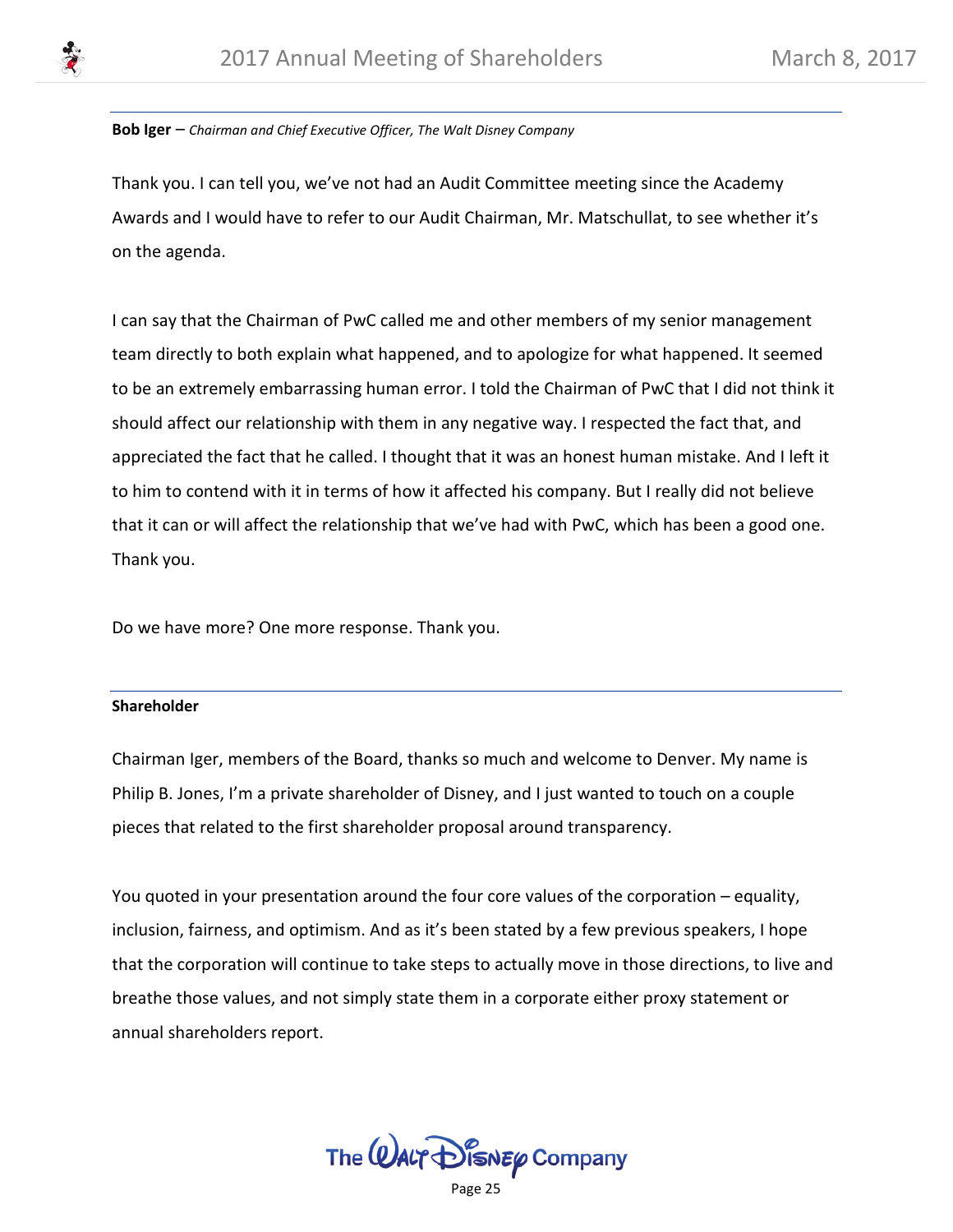One of the pieces where I think we can talk about in the video, what does it look like when we talk about equality and inclusion, when there are elements of – for example, the Consumer Products division, the great successes that you highlighted, there was a faux pas during the year when there was a roll out of Princess *Moana* costumes showing someone's skin as a costume. And I think it's important if we're going to talk about as a corporation, inclusion and equality, that we revisit the values of the corporation.

I think it's also important that we talk about the roles – the cultural appropriation that was referenced about rolling out the movie, *Coco*, to emphasize Mexican-American and Mexican experiences, when we know the current political reality of our nation. And I hope that you all – you spoke, Chairman Iger, just now, about the importance of being in the room. Right now, we are all members of the Disney family and community in this room. And I think it's important that we have some of these tough conversations so that we can really acknowledge the work that we have to do, and not give lip service. Because when you, as a very powerful individual, and all 11 Board members, don't speak truth to power, it allows other folks to step in and fill that vacuum with evil, ugly, angry, hateful language that threatens not only the folks that you've hired in the corporation, but the tens of millions of families – little girls that look up to the princesses, young boys that can learn positive male role models – and not simply tokenize those images and terms.

So thanks for the consideration. I hope that some folks will look forward to the opportunity to vote on this knowing that the Board is against that proposal. Thank you.

**Bob Iger** – *Chairman and Chief Executive Officer, The Walt Disney Company*

Thank you. If I could just make a couple of comments on some items that you raised. First of all, on the *Moana* costume, I think that's an example of our values at work. When we determined that that costume would be culturally insensitive, it was immediately pulled from the marketplace. That's an example of the kind of values that I'm talking about, and how we apply

The  $\mathcal Q$ ALT  $\mathcal D$  is  $\mathcal N$  Eq. Company

Page 26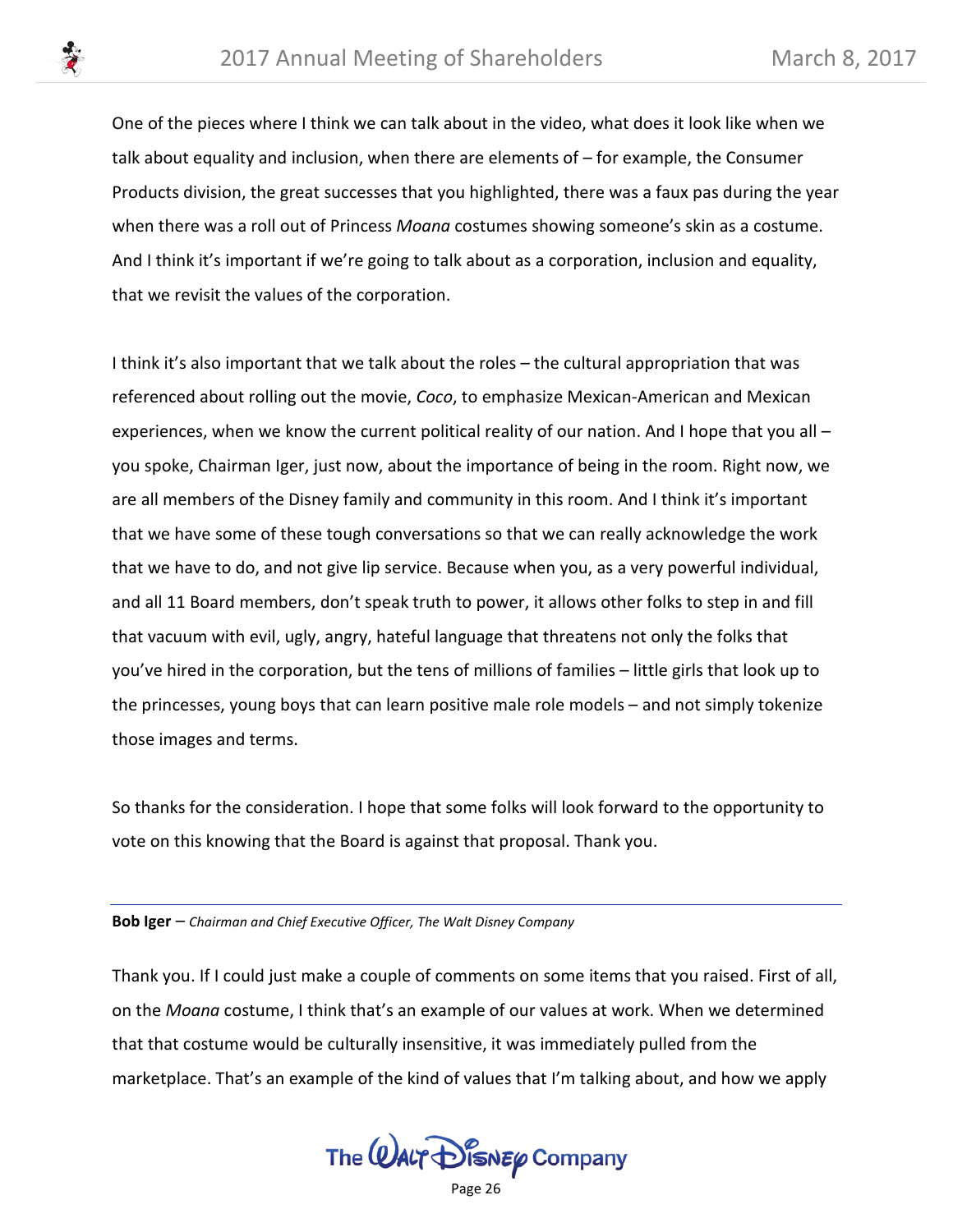them. It would have been a mistake to take that product forward, when we discovered that – as soon as we discovered that, it was taken off the shelves in a variety of places that it was being sold.

In terms of values and our value system, and how we present them to the world, we have made a decision that the greatest impact that we can have in a company is when we infuse those values in our storytelling. When we put on a program like *Black-ish*, or a program like *Elena of Avalor*, or we have the diversity – the rich diversity – of the cast in *Rogue One* or *Star Wars: The Force Awakens*, or when we make a movie called *Zootopia*, which is about prejudice, that is when we can make the biggest difference in the world. That is when we can take these values, which we deem important societally, and actually change peoples' behavior – get people to be more accepting of the multiple differences and cultures and races and all other facets of our lives and our people. And so I hope as shareholders of the company that you appreciate that's where our values are most evident, and that's where we feel we can make the biggest difference on this planet.

In terms of my representation on the committee, and I don't think that I need to go over this again, but I can assure you that the values that we talk about will be articulated and represented in forums like that. It would be wrong if, as the Chairman and CEO of this company, on the one hand I talked about how important those values are, and then I didn't take the opportunity that I have been given to express the importance of those values and the need to continue to protect them to influential people not just in the United States, but around the world. I have an incredible opportunity as CEO of this company to have access to a significant number of government leaders around the world, and I assure you that the values that I speak of are expressed whenever I get the chance. Thank you.

But I also want you to know – I take your comments to heart. And I appreciate the fact that you've expressed them here today.

The  $\omega$ ALT  $\mathcal{D}$  is  $\kappa$   $\varphi$  Company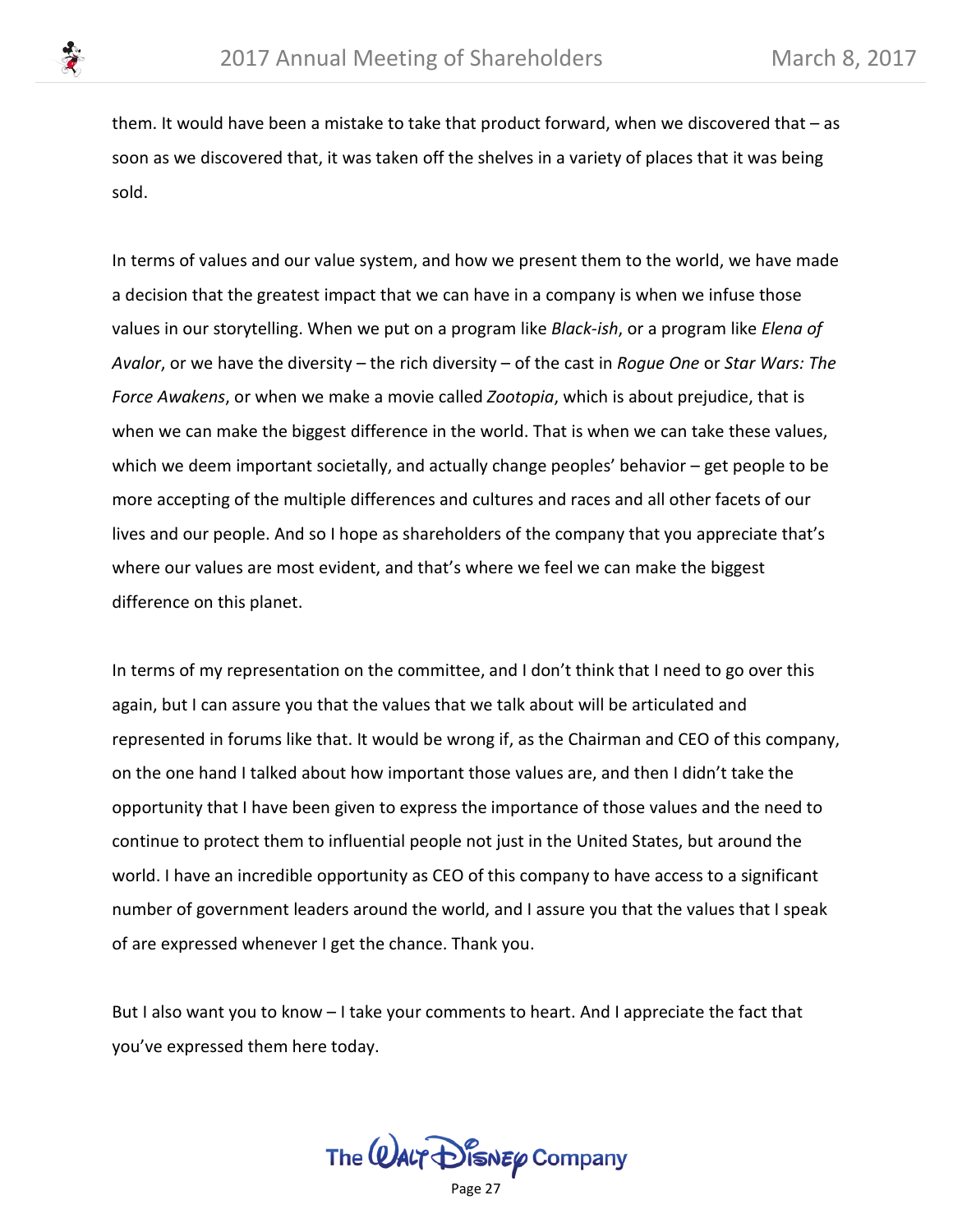I believe that that concludes the business portion of the meeting. If there are no further comments, then it does conclude the consideration of all these items that were presented. And if anyone has not yet voted, and you're holding a ballot, please raise your hand and we'll collect them from you. The polls will now close. And I would ask the Inspector of Election to give us her report, based on the proxies that were received at the opening of the polls at today's meeting. The ballots and proxies that were handed out during the meeting will be reviewed and validated by the Inspector and included in the final vote tally. This final vote will be reflected in the minutes of the meeting, and in a report that we will file with the FCC within the next week. So, Inspector, may we have your preliminary report?

#### **Belinda Massafra** – *Representative, Broadridge*

Thank you, Mr. Chairman. For item #1, the election of directors, we have received proxies with at least 90% of the votes cast voting for each Director.

For item #2, ratification of the appointment of PricewaterhouseCoopers, we have received proxies for approximately 98% of shares represented at the meeting, voting to approve the appointment.

For item #3, relating to executive compensation, we have received proxies for approximately 84% of shares at the meeting, voting to approve the resolution.

For item #4, relating to frequency of votes on executive compensation, we have received proxies for approximately 92% of shares at the meeting voting to approve holding an annual vote.

For item #5, relating to lobbying disclosure, we have received proxies for approximately 32% of shares at the meeting voting to approve the proposal.

The  $\omega$ ALT  $\bigcirc$  is  $\mathcal{M}$   $\mathcal{D}$  is  $\mathcal{M}$   $\mathcal{M}$   $\mathcal{M}$   $\mathcal{M}$   $\mathcal{M}$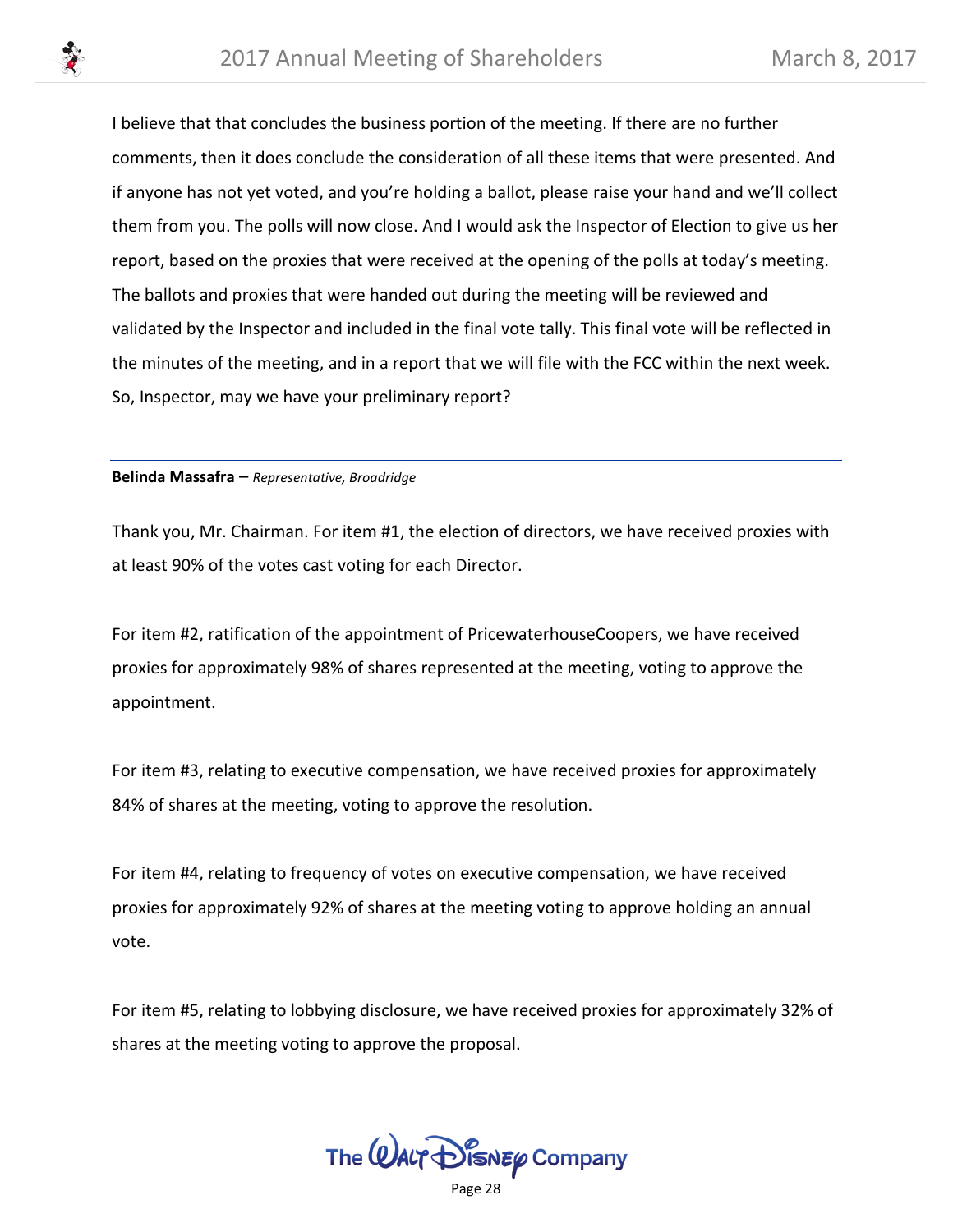

For item #6, relating to amendments to proxy access provisions, we have received proxies for approximately 27% of the shares at the meeting voting to approve the proposal.

And that concludes my report, Mr. Chairman.

**Bob Iger** – *Chairman and Chief Executive Officer, The Walt Disney Company*

Thank you very much. Based on that report and subject to the final confirmation of voting results by the Inspector of Election, I declare that all of the nominees for election to the Board have been duly elected. That the appointment of PricewaterhouseCoopers has been duly ratified. The advisory proposal on executive compensation was approved. That the proposal to hold votes on executive compensation annually was approved. And that neither of the shareholder proposals were approved.

This concludes the business portion of the meeting, which is now officially adjourned, and I'm now ready to take your questions.

###